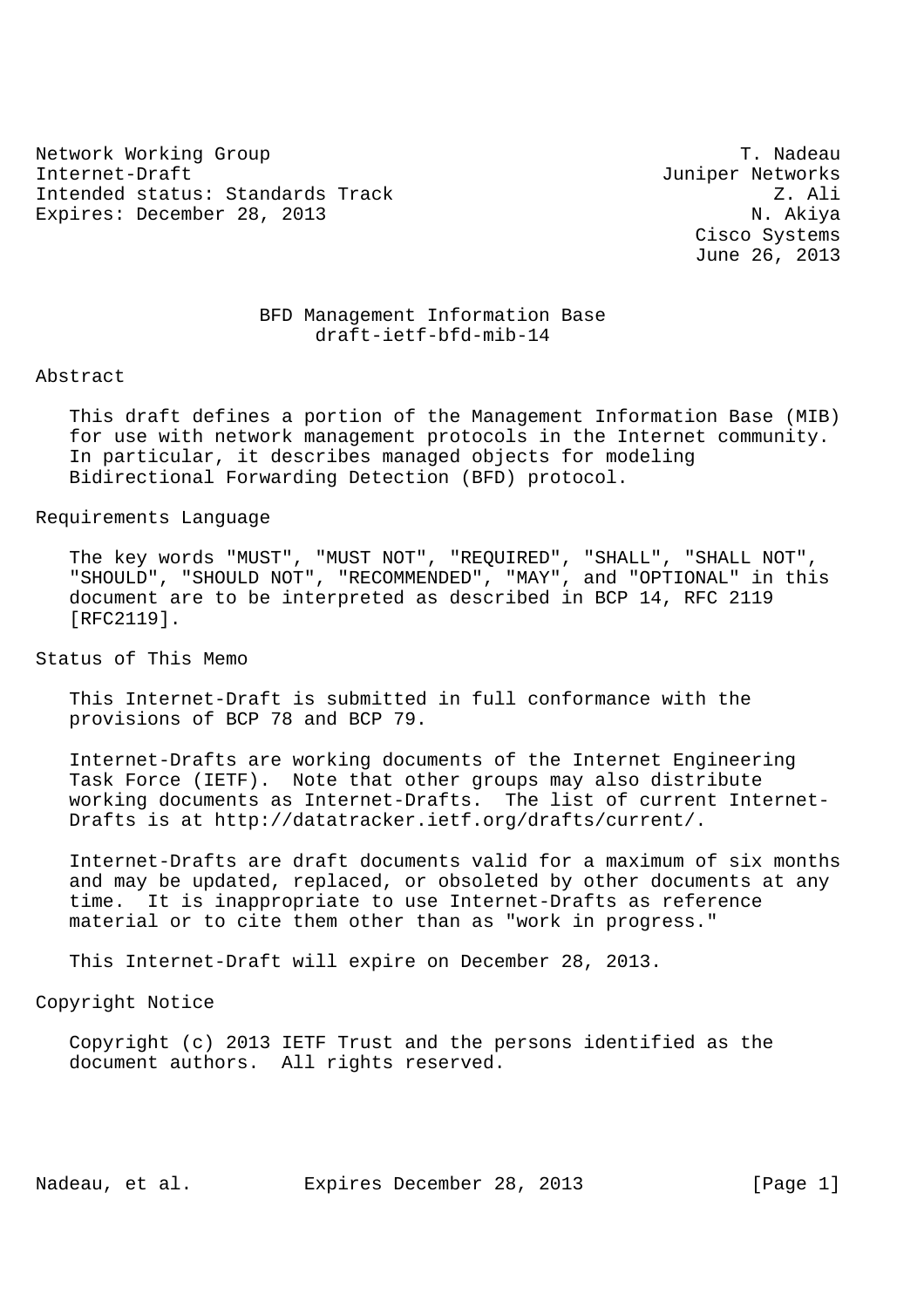This document is subject to BCP 78 and the IETF Trust's Legal Provisions Relating to IETF Documents (http://trustee.ietf.org/license-info) in effect on the date of publication of this document. Please review these documents carefully, as they describe your rights and restrictions with respect to this document. Code Components extracted from this document must include Simplified BSD License text as described in Section 4.e of the Trust Legal Provisions and are provided without warranty as described in the Simplified BSD License.

Table of Contents

| The Internet-Standard Management Framework            |                |
|-------------------------------------------------------|----------------|
| 2.1                                                   | 2              |
| $\mathbf{3}$ .                                        | 3              |
| 4. Brief Description of MIB Objects                   | 3              |
| 4, 1,                                                 | 3              |
| 4.2. Session Table (bfdSessionTable)                  | 3              |
| 4.3. Session Performance Table (bfdSessionPerfTable)  | 3              |
| 4.4. BFD Session Discriminator Mapping Table          |                |
| (bfdSessDiscMapTable)                                 | 3              |
| 4.5. BFD Session IP Mapping Table (bfdSessIpMapTable) | 3              |
| BFD MIB Module Definitions<br>5.                      | $\overline{4}$ |
| б.                                                    | 34             |
| $7_{\odot}$                                           | 36             |
| 8 <sub>1</sub>                                        | 36             |
| 8.1. Normative References                             | 36             |
| 8.2. Informative References                           | 37             |
|                                                       | 37             |
|                                                       |                |

#### 1. The Internet-Standard Management Framework

 For a detailed overview of the documents that describe the current Internet-Standard Management Framework, please refer to section 7 of RFC 3410 [RFC3410].

 Managed objects are accessed via a virtual information store, termed the Management Information Base or MIB. MIB objects are generally accessed through the Simple Network Management Protocol (SNMP). Objects in the MIB are defined using the mechanisms defined in the Structure of Management Information (SMI). This memo specifies a MIB module that is compliant to the SMIv2, which is described in STD 58, RFC 2578 [RFC2578], STD 58, RFC 2579 [RFC2579] and STD 58, RFC 2580 [RFC2580].

## 2. Introduction

Nadeau, et al. Expires December 28, 2013 [Page 2]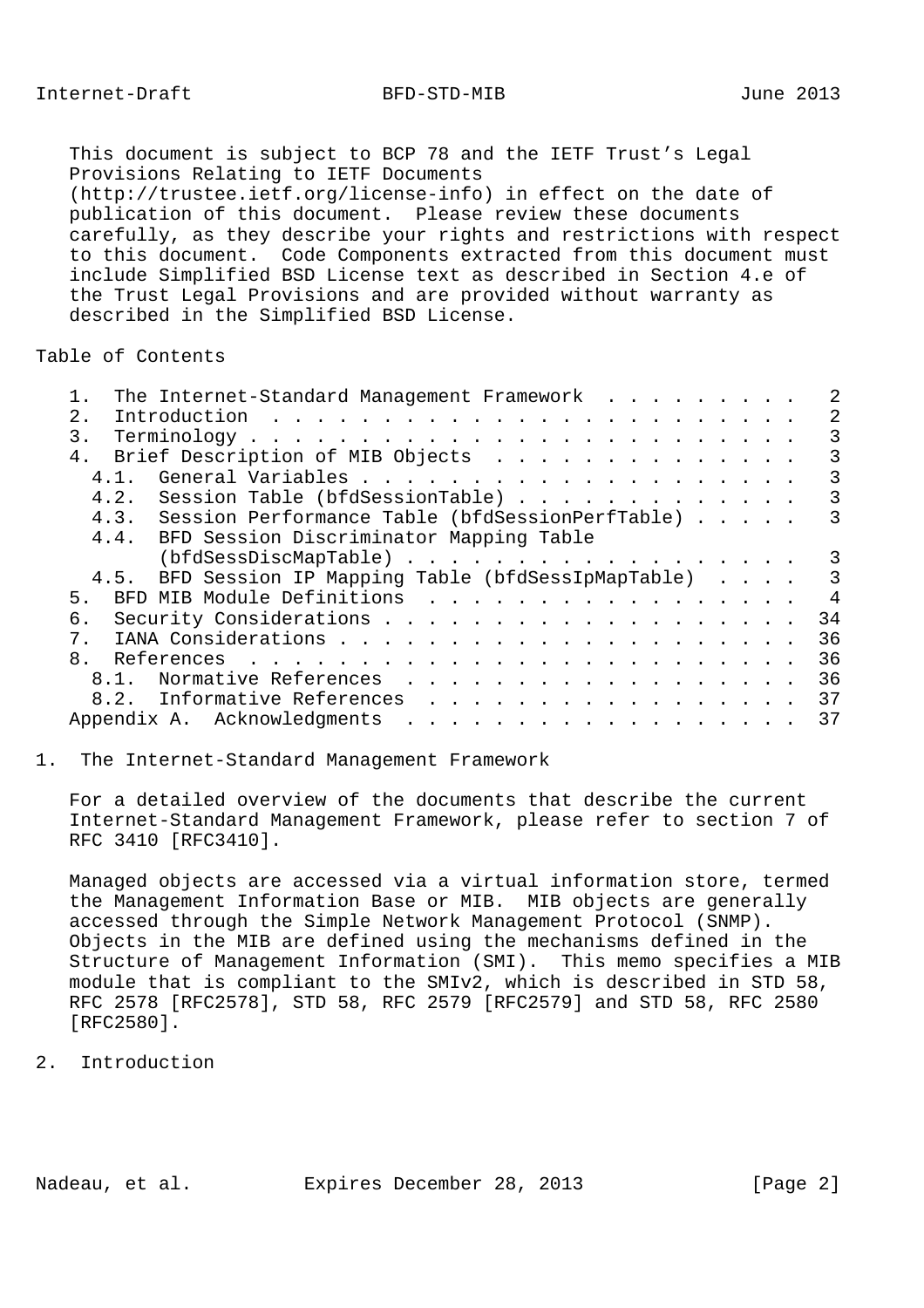This memo defines an portion of the Management Information Base (MIB) for use with network management protocols in the Internet community. In particular, it describes managed objects to configure and/or monitor Bi-Directional Forwarding Detection for [RFC5880], [RFC5881] and [RFC5883], BFD versions 0 and/or 1, on devices supporting this feature.

 Comments should be made directly to the BFD mailing list at rtg bfd@ietf.org.

3. Terminology

 This document adopts the definitions, acronyms and mechanisms described in [RFC5880], [RFC5881] and [RFC5883]. Unless otherwise stated, the mechanisms described therein will not be re-described here.

4. Brief Description of MIB Objects

 This section describes objects pertaining to BFD. The MIB objects are derived from [RFC5880], [RFC5881] and [RFC5883], and also include textual conventions defined in [I-D.ietf-bfd-tc-mib].

4.1. General Variables

 The General Variables are used to identify parameters that are global to the BFD process.

4.2. Session Table (bfdSessionTable)

 The session table is used to identify a BFD session between a pair of nodes.

4.3. Session Performance Table (bfdSessionPerfTable)

 The session performance table is used for collecting BFD performance counters on a per session basis. This table is an AUGMENT to the bfdSessionTable.

4.4. BFD Session Discriminator Mapping Table (bfdSessDiscMapTable)

 The BFD Session Discriminator Mapping Table maps a local discriminator value to associated BFD session's BfdSessIndexTC used in the bfdSessionTable.

4.5. BFD Session IP Mapping Table (bfdSessIpMapTable)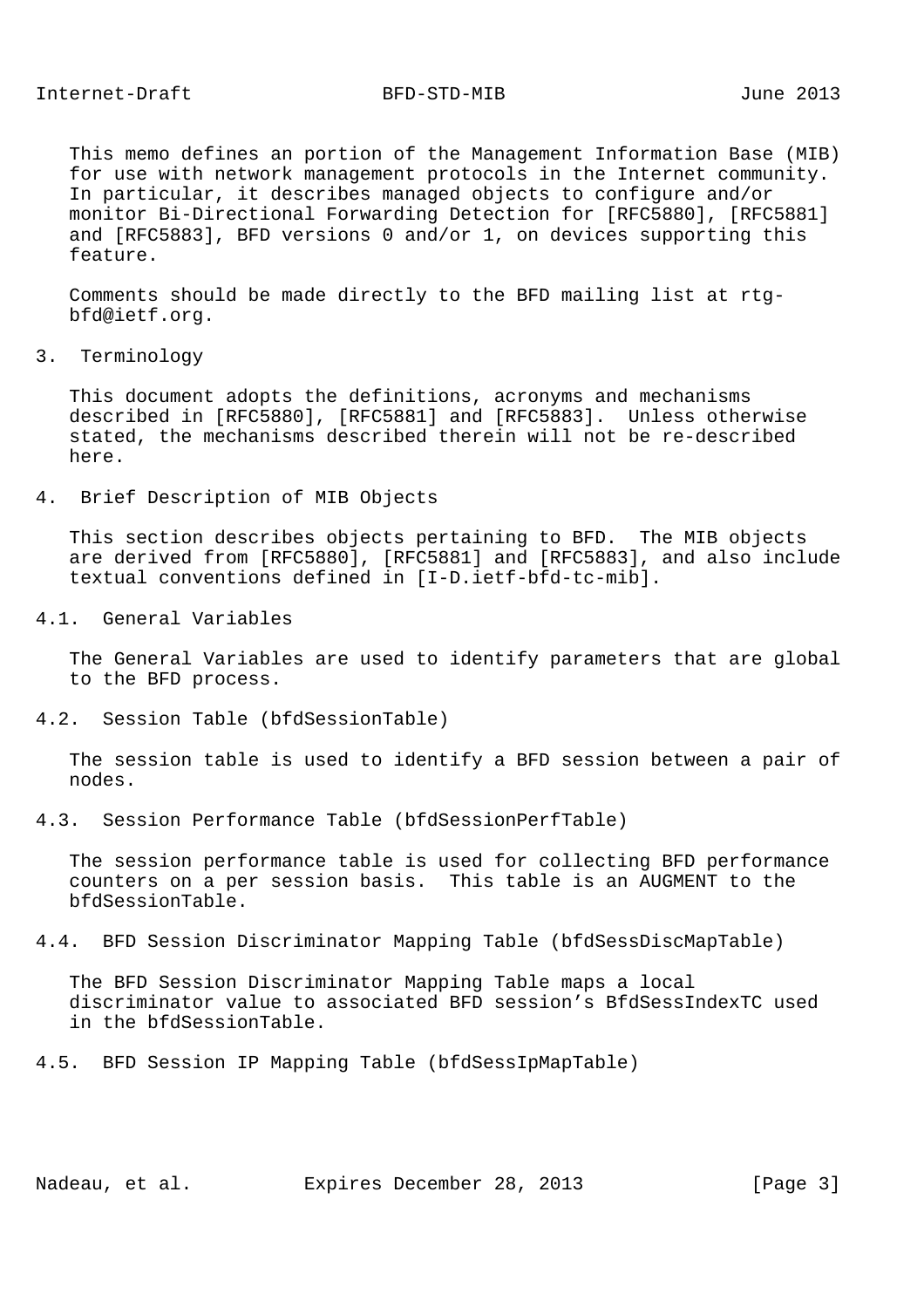The BFD Session IP Mapping Table maps, given bfdSessInterface, bfdSessSrcAddrType, bfdSessSrcAddr, bfdSessDstAddrType, and bfdSessDstAddr, to an associated BFD session's BfdSessIndexTC used in the bfdSessionTable. This table SHOULD contains those BFD sessions that are of IP type.

5. BFD MIB Module Definitions

 This MIB module makes references to the following documents. [RFC2579], [RFC2580], [RFC2863], [RFC4001], and [RFC3413].

BFD-STD-MIB DEFINITIONS ::= BEGIN

IMPORTS

 MODULE-IDENTITY, OBJECT-TYPE, NOTIFICATION-TYPE, mib-2, Integer32, Unsigned32, Counter32, Counter64 FROM SNMPv2-SMI

- TruthValue, RowStatus, StorageType, TimeStamp FROM SNMPv2-TC
- MODULE-COMPLIANCE, OBJECT-GROUP, NOTIFICATION-GROUP FROM SNMPv2-CONF
- InterfaceIndexOrZero FROM IF-MIB
- InetAddress, InetAddressType, InetPortNumber FROM INET-ADDRESS-MIB

 BfdSessIndexTC, BfdIntervalTC, BfdMultiplierTC, BfdDiagTC, BfdSessTypeTC, BfdSessOperModeTC, BfdCtrlDestPortNumberTC, BfdCtrlSourcePortNumberTC, BfdSessStateTC, BfdSessAuthenticationTypeTC, BfdSessionAuthenticationKeyTC FROM BFD-TC-STD-MIB;

bfdMIB MODULE-IDENTITY

 LAST-UPDATED "201306261200Z" -- 26 June 2013 12:00:00 EST ORGANIZATION "IETF Bidirectional Forwarding Detection Working Group"

CONTACT-INFO

 "Thomas D. Nadeau Juniper Networks Email: tnadeau@lucidvision.com

 Zafar Ali Cisco Systems, Inc. Email: zali@cisco.com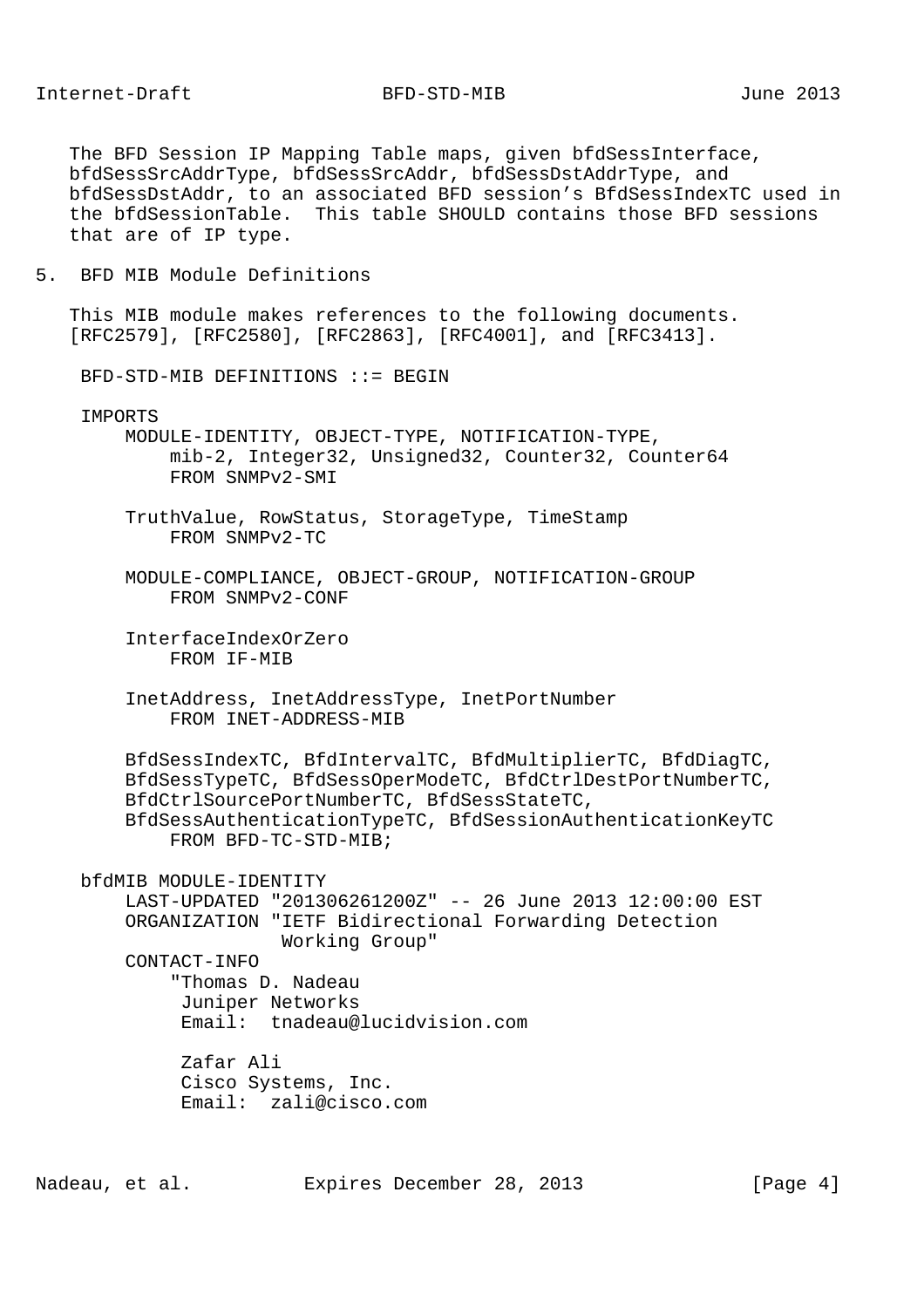```
 Nobo Akiya
              Cisco Systems, Inc.
              Email: nobo@cisco.com"
         DESCRIPTION
             "Bidirectional Forwarding Management Information Base."
        REVISION "201306261200Z" -- 26 June 2013 12:00:00 EST
        DESCRIPTION
             "Initial version. Published as RFC xxxx."
   -- RFC Ed.: RFC-editor pls fill in xxxx
      \cdot := \{ \text{min-2 XXX } \} -- RFC Ed.: assigned by IANA, see section 7.1 for details
   -- Top level components of this MIB module.
    bfdNotifications OBJECT IDENTIFIER ::= { bfdMIB 0 }
    bfdObjects OBJECT IDENTIFIER ::= { bfdMIB 1 }
    bfdConformance OBJECT IDENTIFIER ::= { bfdMIB 2 }
    bfdScalarObjects OBJECT IDENTIFIER ::= { bfdObjects 1 }
   -- BFD General Variables
   -- These parameters apply globally to the Systems'
   -- BFD Process.
    bfdAdminStatus OBJECT-TYPE
         SYNTAX INTEGER {
            enabled(1),
        disabled(2) \} }
         MAX-ACCESS read-write
         STATUS current
        DESCRIPTION
             "The global administrative status of BFD in this device.
              The value 'enabled' denotes that the BFD Process is
              active on at least one interface; 'disabled' disables
              it on all interfaces."
         DEFVAL { enabled }
        ::= \{ bfdScalarObjects 1 \} bfdSessNotificationsEnable OBJECT-TYPE
         SYNTAX TruthValue
         MAX-ACCESS read-write
         STATUS current
         DESCRIPTION
             "If this object is set to true(1), then it enables
```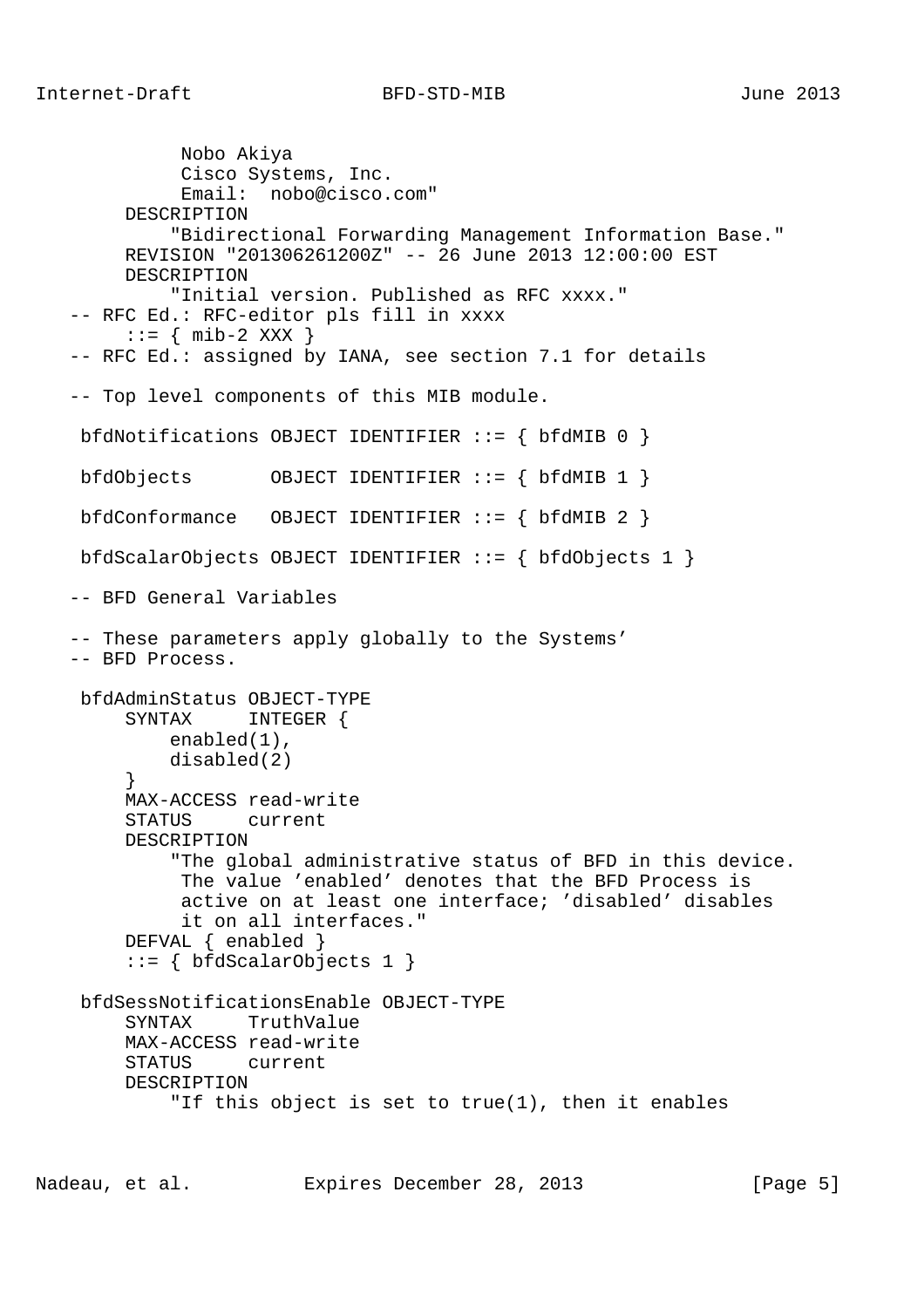the emission of bfdSessUp and bfdSessDown notifications; otherwise these notifications are not emitted." REFERENCE "See also RFC3413 for explanation that notifications are under the ultimate control of the MIB modules in this document." DEFVAL { false } ::= { bfdScalarObjects 2 } -- BFD Session Table -- The BFD Session Table specifies BFD session specific -- information. bfdSessTable OBJECT-TYPE SYNTAX SEQUENCE OF BfdSessEntry MAX-ACCESS not-accessible STATUS current DESCRIPTION "The BFD Session Table describes the BFD sessions." REFERENCE "Katz, D. and D. Ward, Bidirectional Forwarding Detection (BFD), RFC 5880, June 2012." ::= { bfdObjects 2 } bfdSessEntry OBJECT-TYPE SYNTAX BfdSessEntry MAX-ACCESS not-accessible STATUS current DESCRIPTION "The BFD Session Entry describes BFD session." INDEX { bfdSessIndex }  $::=$  { bfdSessTable 1 } BfdSessEntry ::= SEQUENCE { bfdSessIndex BfdSessIndexTC, bfdSessVersionNumber Unsigned32, bfdSessType BfdSessTypeTC, bfdSessDiscriminator Unsigned32, bfdSessRemoteDiscr Unsigned32, bfdSessDestinationUdpPort BfdCtrlDestPortNumberTC, bfdSessSourceUdpPort BfdCtrlSourcePortNumberTC, bfdSessEchoSourceUdpPort InetPortNumber, bfdSessAdminStatus INTEGER, bfdSessState BfdSessStateTC, bfdSessRemoteHeardFlag TruthValue, bfdSessDiag BfdDiagTC, bfdSessOperMode BfdSessOperModeTC,

Nadeau, et al. Expires December 28, 2013 [Page 6]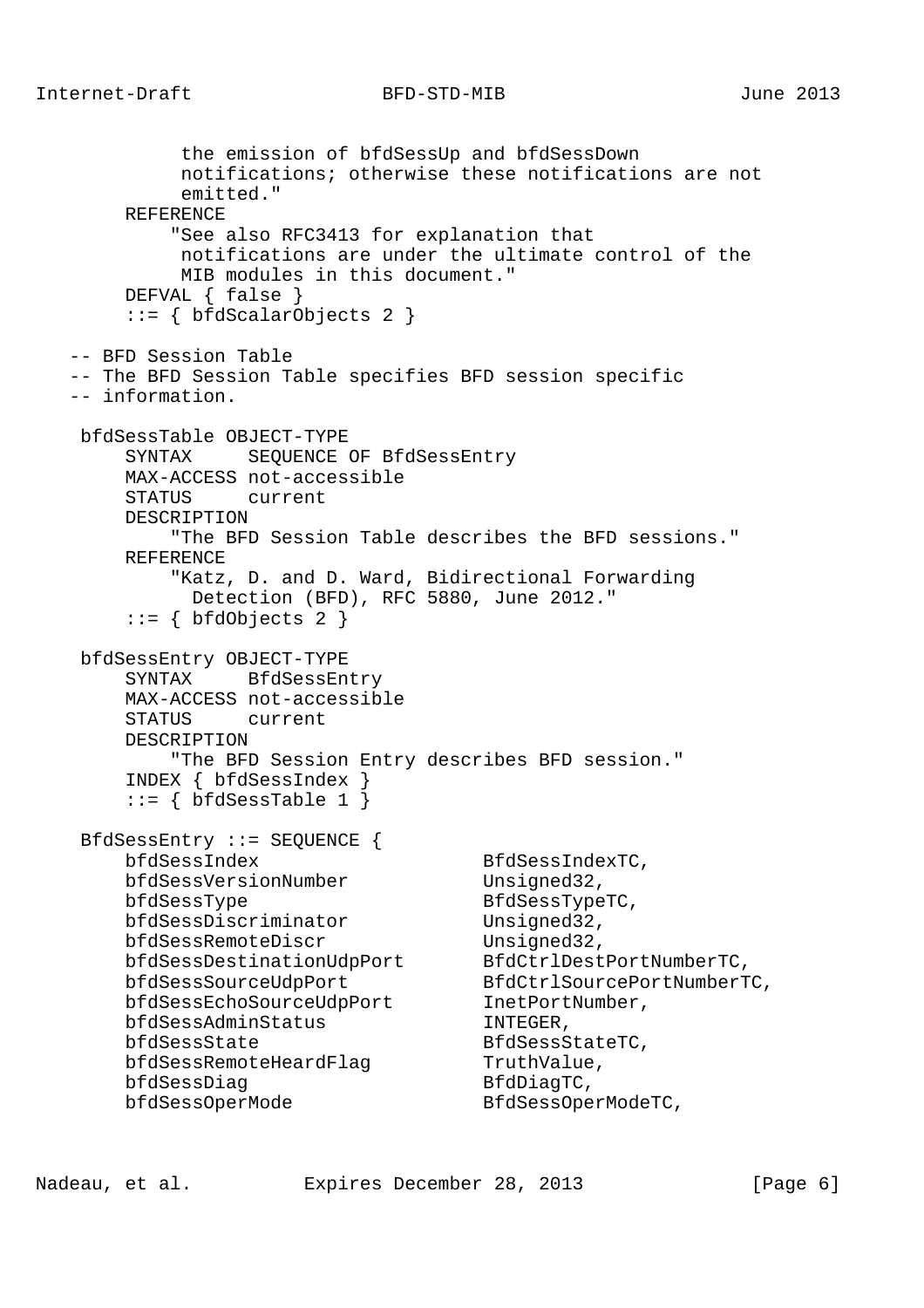}

```
 bfdSessDemandModeDesiredFlag TruthValue,
       bfdSessControlPlaneIndepFlag TruthValue,
      bfdSessMultipointFlag TruthValue,
       bfdSessInterface InterfaceIndexOrZero,
      bfdSessSrcAddrType InetAddressType,
       bfdSessSrcAddr InetAddress,
      bfdSessDstAddrType InetAddressType,
      bfdSessDstAddr InetAddress,
      bfdSessGTSM TruthValue,
      bfdSessGTSMTTL Unsigned32,
       bfdSessDesiredMinTxInterval BfdIntervalTC,
      bfdSessReqMinRxInterval BfdIntervalTC,
       bfdSessReqMinEchoRxInterval BfdIntervalTC,
      bfdSessDetectMult BfdMultiplierTC,
      bfdSessNegotiatedInterval BfdIntervalTC,
       bfdSessNegotiatedEchoInterval BfdIntervalTC,
       bfdSessNegotiatedDetectMult BfdMultiplierTC,
      bfdSessAuthPresFlag TruthValue,
 bfdSessAuthenticationType BfdSessAuthenticationTypeTC,
bfdSessAuthenticationKeyID Integer32,
 bfdSessAuthenticationKey BfdSessionAuthenticationKeyTC,
bfdSessStorageType StorageType,
       bfdSessRowStatus RowStatus
    bfdSessIndex OBJECT-TYPE
       SYNTAX BfdSessIndexTC
       MAX-ACCESS not-accessible
       STATUS current
       DESCRIPTION
           "This object contains an index used to represent a
           unique BFD session on this device."
      ::= { bfdSessEntry 1 }
    bfdSessVersionNumber OBJECT-TYPE
      SYNTAX Unsigned32 (0..7)
       MAX-ACCESS read-create
       STATUS current
       DESCRIPTION
           "The version number of the BFD protocol that this session
            is running in. Write access is available for this object
            to provide ability to set desired version for this
            BFD session."
       REFERENCE
           "Katz, D. and D. Ward, Bidirectional Forwarding
            Detection (BFD), RFC 5880, June 2012."
      DEFVAL \{ 1 \} ::= { bfdSessEntry 2 }
```
Nadeau, et al. Expires December 28, 2013 [Page 7]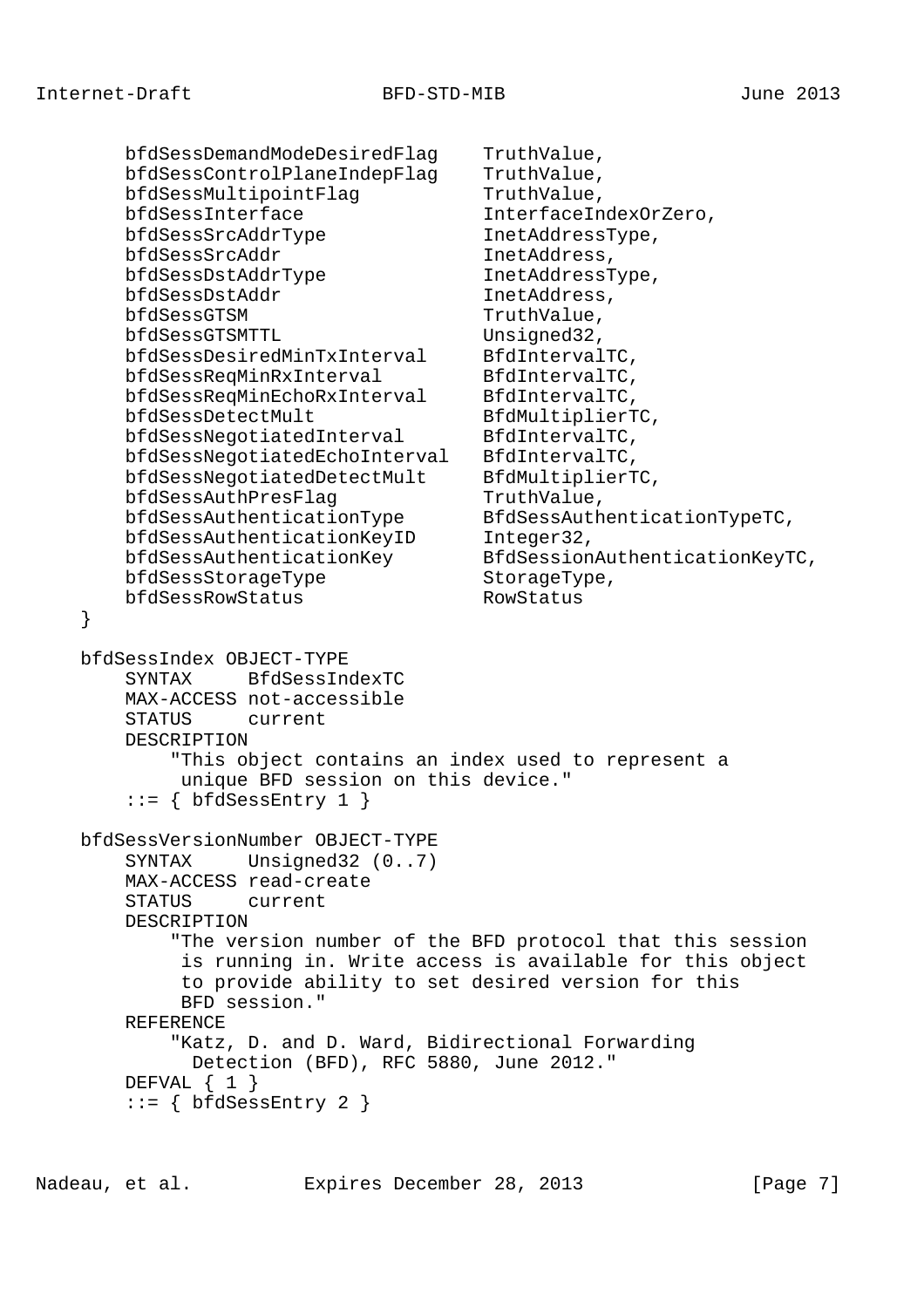```
 bfdSessType OBJECT-TYPE
     SYNTAX BfdSessTypeTC
     MAX-ACCESS read-create
     STATUS current
     DESCRIPTION
         "This object specifies the type of this BFD session."
    ::= { bfdSessEntry 3 }
 bfdSessDiscriminator OBJECT-TYPE
     SYNTAX Unsigned32 (1..4294967295)
     MAX-ACCESS read-create
     STATUS current
     DESCRIPTION
         "This object specifies the local discriminator for this BFD
          session, used to uniquely identify it."
    ::= { bfdSessEntry 4 }
 bfdSessRemoteDiscr OBJECT-TYPE
     SYNTAX Unsigned32 (0 | 1..4294967295)
     MAX-ACCESS read-only
     STATUS current
     DESCRIPTION
         "This object specifies the session discriminator chosen
          by the remote system for this BFD session. The value may
          be zero(0) if the remote discriminator is not yet known
          or if the session is in the down or adminDown(1) state."
     REFERENCE
         "Section 6.8.6, from Katz, D. and D. Ward, Bidirectional
          Forwarding Detection (BFD), RFC 5880, June 2012."
    ::= { bfdSessEntry 5 }
 bfdSessDestinationUdpPort OBJECT-TYPE
     SYNTAX BfdCtrlDestPortNumberTC
     MAX-ACCESS read-create
     STATUS current
     DESCRIPTION
         "This object specifies the destination UDP port number
          used for this BFD session's control packets. The value
          may be zero(0) if the session is in adminDown(1) state."
    DEFVAL \{ 0 \}::= { bfdSessEntry 6 }
 bfdSessSourceUdpPort OBJECT-TYPE
     SYNTAX BfdCtrlSourcePortNumberTC
     MAX-ACCESS read-create
     STATUS current
     DESCRIPTION
         "This object specifies the source UDP port number used
```
Nadeau, et al. Expires December 28, 2013 [Page 8]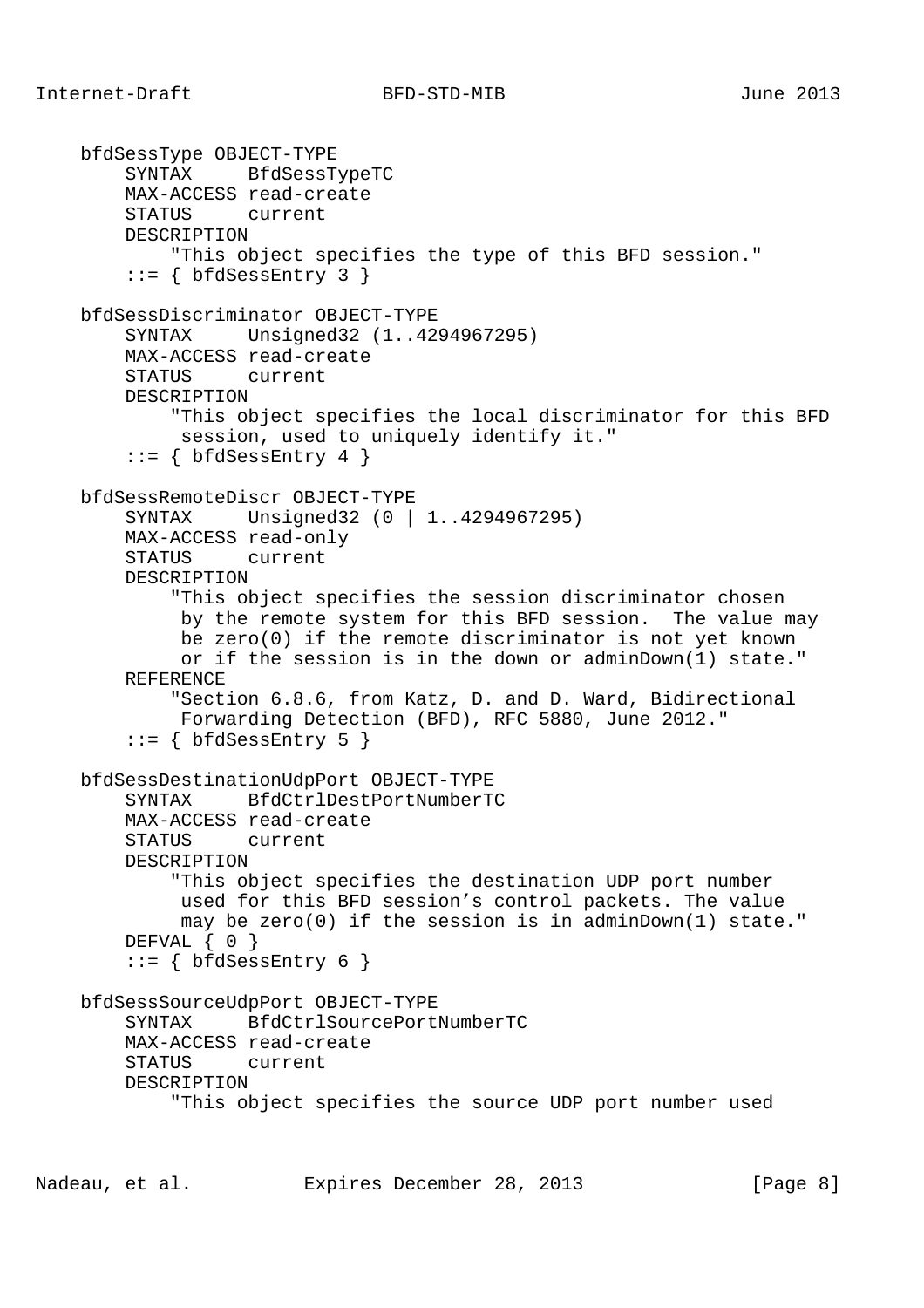```
 for this BFD session's control packets. The value may be
              zero(0) if the session is in adminDown(1) state. Upon
             creation of a new BFD session via this MIB, the value of
             zero(0) specified would permit the implementation to
             choose its own source port number."
       DEFVAL { 0 }
       ::= { bfdSessEntry 7 }
    bfdSessEchoSourceUdpPort OBJECT-TYPE
       SYNTAX InetPortNumber
        MAX-ACCESS read-create
        STATUS current
        DESCRIPTION
             "This object specifies the source UDP port number used for
             this BFD session's echo packets. The value may be zero(0)
             if the session is not running in the echo mode, or the
             session is in adminDown(1) state. Upon creation of a new
             BFD session via this MIB, the value of zero(0) would
             permit the implementation to choose its own source port
             number."
       DEFVAL { 0 }
       ::= { bfdSessEntry 8 }
    bfdSessAdminStatus OBJECT-TYPE
        SYNTAX INTEGER {
                            stop(1),
                             start(2)
 }
        MAX-ACCESS read-create
        STATUS current
        DESCRIPTION
                 "A transition from 'stop' to 'start' will start
                 the BFD state machine for the session. The state
                 machine will have an initial state of down.
                 A transition from 'start' to 'stop' will cause
                 the BFD session to be brought down to
                 adminDown(1). Care should be used in providing
                 write access to this object without adequate
                 authentication."
        DEFVAL { 2 }
       ::= { bfdSessEntry 9 }
    bfdSessState OBJECT-TYPE
        SYNTAX BfdSessStateTC
        MAX-ACCESS read-only
        STATUS current
        DESCRIPTION
            "BFD session state."
```

```
Nadeau, et al. Expires December 28, 2013 [Page 9]
```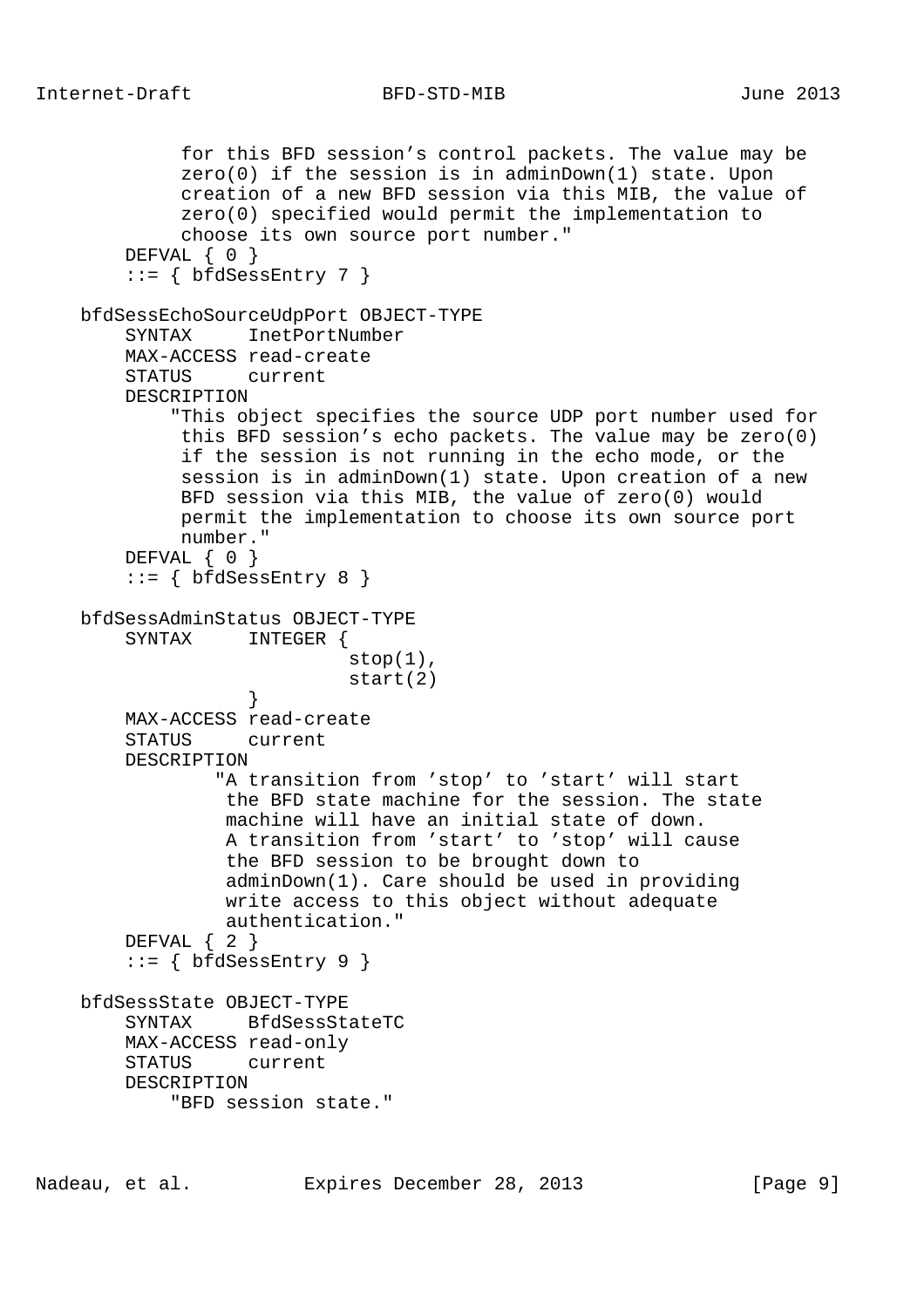```
 DEFVAL { 2 }
    ::= { bfdSessEntry 10 }
 bfdSessRemoteHeardFlag OBJECT-TYPE
     SYNTAX TruthValue
     MAX-ACCESS read-only
     STATUS current
     DESCRIPTION
         "This object specifies status of BFD packet reception from
          the remote system. Specifically, it is set to true(1) if
          the local system is actively receiving BFD packets from the
          remote system, and is set to false(2) if the local system
          has not received BFD packets recently (within the detection
          time) or if the local system is attempting to tear down
          the BFD session."
     REFERENCE
         "Katz, D. and D. Ward, Bidirectional
          Forwarding Detection (BFD), RFC 5880, June 2012."
     DEFVAL { false }
    ::= { bfdSessEntry 11 }
 bfdSessDiag OBJECT-TYPE
     SYNTAX BfdDiagTC
     MAX-ACCESS read-only
     STATUS current
     DESCRIPTION
         "A diagnostic code specifying the local system's reason
          for the last transition of the session from up(4)
          to some other state."
    ::= { bfdSessEntry 12 }
 bfdSessOperMode OBJECT-TYPE
     SYNTAX BfdSessOperModeTC
     MAX-ACCESS read-create
     STATUS current
     DESCRIPTION
         "This object specifies current operating mode that BFD
         session is operating in."
    ::= { bfdSessEntry 13 }
 bfdSessDemandModeDesiredFlag OBJECT-TYPE
     SYNTAX TruthValue
     MAX-ACCESS read-create
     STATUS current
     DESCRIPTION
         "This object indicates that the local system's
          desire to use Demand mode. Specifically, it is set
          to true(1) if the local system wishes to use
```
Nadeau, et al. Expires December 28, 2013 [Page 10]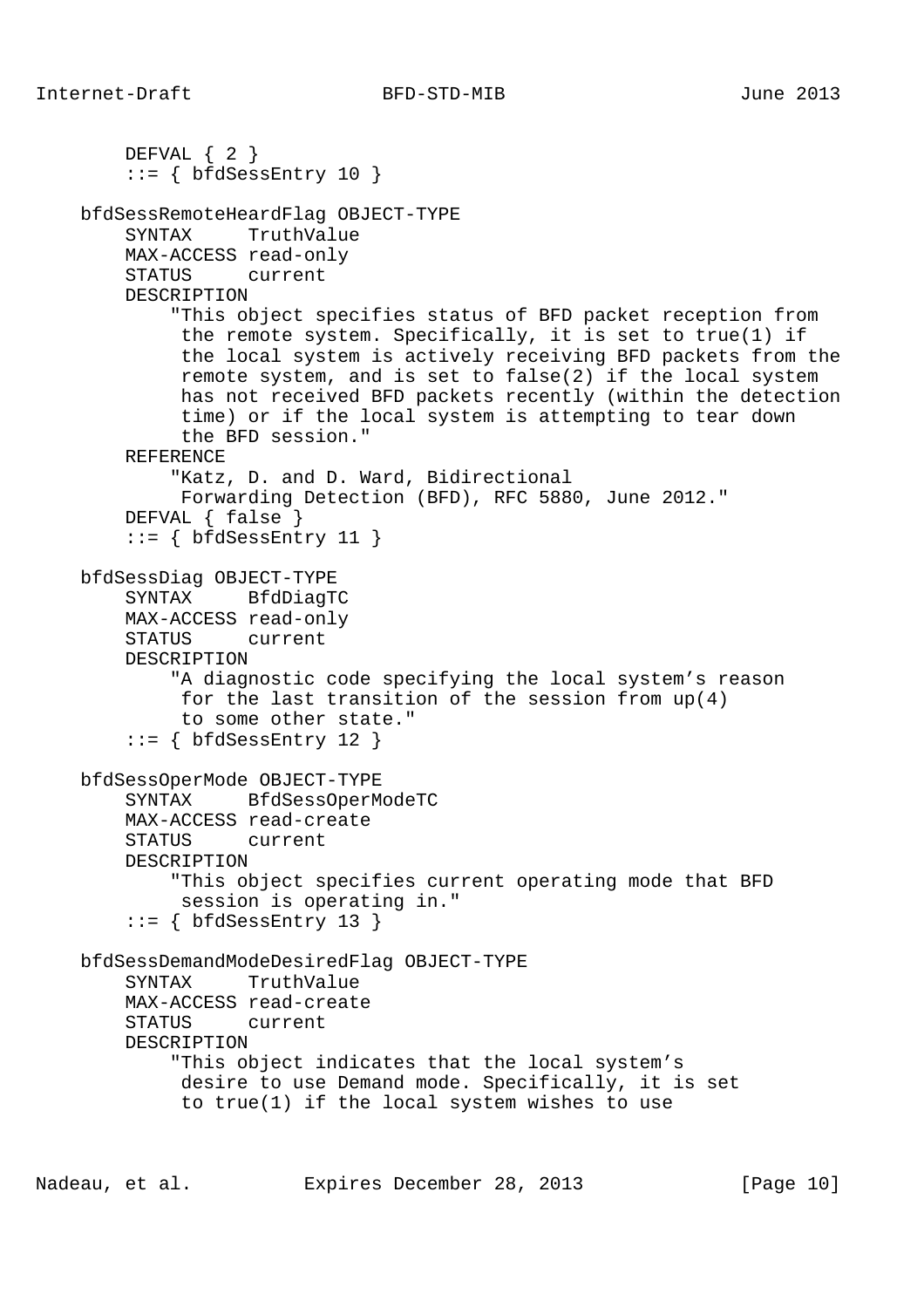```
 Demand mode or false(2) if not"
     DEFVAL { false }
    ::= { bfdSessEntry 14 }
 bfdSessControlPlaneIndepFlag OBJECT-TYPE
     SYNTAX TruthValue
     MAX-ACCESS read-create
     STATUS current
     DESCRIPTION
         "This object indicates that the local system's
          ability to continue to function through a disruption of
          the control plane. Specifically, it is set
          to true(1) if the local system BFD implementation is
          independent of the control plane. Otherwise, the
          value is set to false(2)"
     DEFVAL { false }
    ::= { bfdSessEntry 15 }
 bfdSessMultipointFlag OBJECT-TYPE
     SYNTAX TruthValue
     MAX-ACCESS read-create
     STATUS current
     DESCRIPTION
         "This object indicates the Multipoint (M) bit for this
         session. It is set to true(1) if Multipoint (M) bit is
         set to 1. Otherwise, the value is set to false(2)"
     DEFVAL { false }
    ::= { bfdSessEntry 16 }
 bfdSessInterface OBJECT-TYPE
     SYNTAX InterfaceIndexOrZero
     MAX-ACCESS read-create
     STATUS current
     DESCRIPTION
         "This object contains an interface index used to indicate
          the interface which this BFD session is running on. This
          value can be zero if there is no interface associated
         with this BFD session."
    ::= { bfdSessEntry 17 }
 bfdSessSrcAddrType OBJECT-TYPE
     SYNTAX InetAddressType
     MAX-ACCESS read-create
     STATUS current
     DESCRIPTION
         "This object specifies IP address type of the source IP
          address of this BFD session. Only values unknown(0),
         ipv4(1), ipv6(2), or ipv6z(4) have to be supported.
```
Nadeau, et al. **Expires December 28, 2013** [Page 11]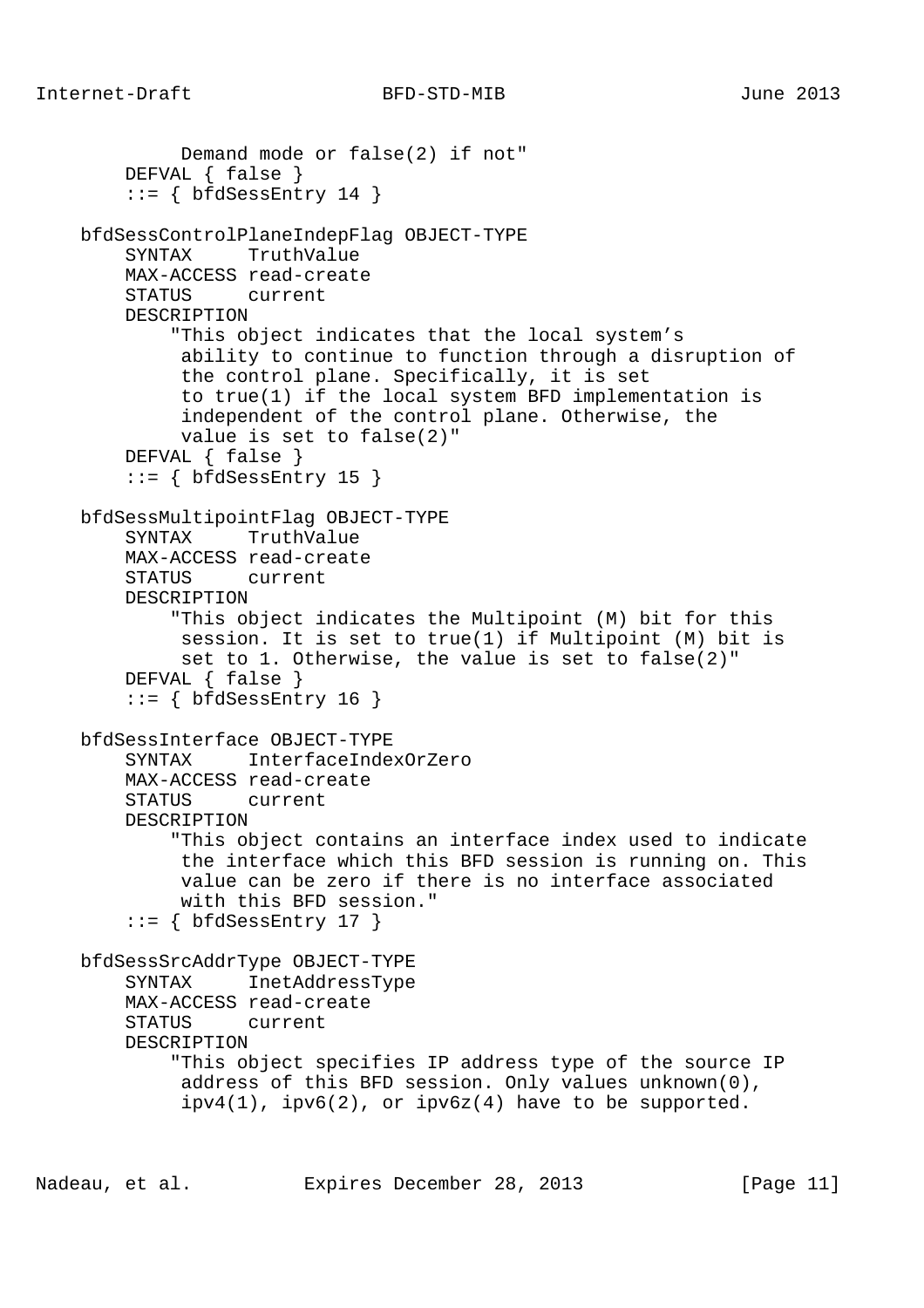```
 The value of unknown(0) is allowed only when the session
          is singleHop(1) and the source IP address of this BFD
          session is derived from the outgoing interface, or when
          the BFD session is not associated with a specific
          interface. If any other unsupported values are attempted
          in a set operation, the agent MUST return an
          inconsistentValue error."
  ::= { bfdSessEntry 18 }
 bfdSessSrcAddr OBJECT-TYPE
     SYNTAX InetAddress
     MAX-ACCESS read-create
     STATUS current
     DESCRIPTION
         "This object specifies the source IP address of this BFD
         session."
    ::= { bfdSessEntry 19 }
 bfdSessDstAddrType OBJECT-TYPE
     SYNTAX InetAddressType
     MAX-ACCESS read-create
     STATUS current
     DESCRIPTION
         "This object specifies IP address type of the neighboring IP
          address which is being monitored with this BFD session.
         Only values unknown(0), ipv4(1), ipv6(2), or ipv6z(4) have to be supported. The value of unknown(0) is allowed
          only when the session is singleHop(1) and the outgoing
          interface is of type point-to-point, or when the BFD
          session is not associated with a specific interface. If any
          other unsupported values are attempted in a set operation,
          the agent MUST return an inconsistentValue error."
  ::= { bfdSessEntry 20 }
 bfdSessDstAddr OBJECT-TYPE
     SYNTAX InetAddress
     MAX-ACCESS read-create
     STATUS current
     DESCRIPTION
         "This object specifies the neighboring IP address which is
          being monitored with this BFD session."
     ::= { bfdSessEntry 21 }
 bfdSessGTSM OBJECT-TYPE
     SYNTAX TruthValue
     MAX-ACCESS read-create
     STATUS current
     DESCRIPTION
```
Nadeau, et al. **Expires December 28, 2013** [Page 12]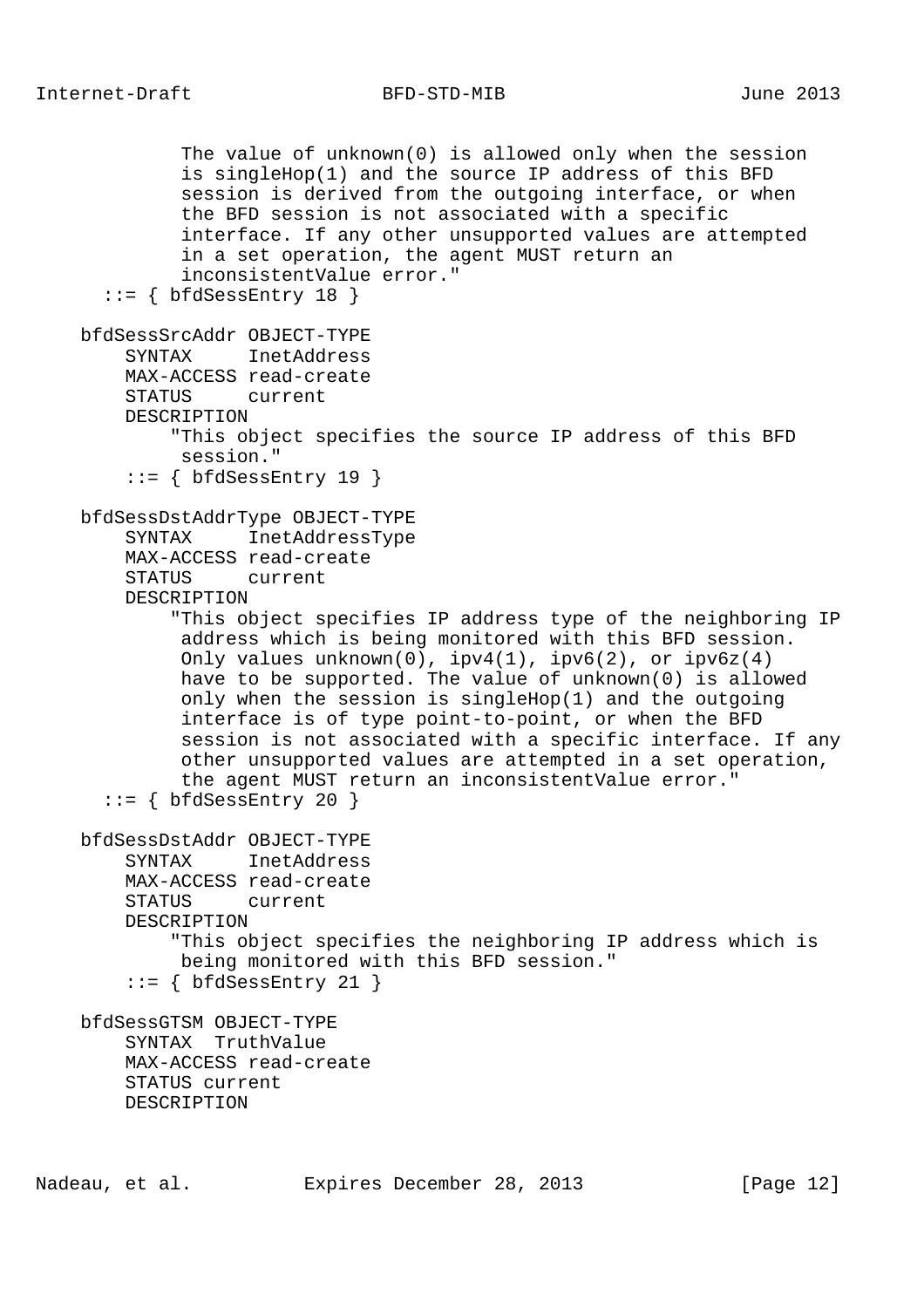```
 "Setting the value of this object to true(1) will enable GTSM
         protection of the BFD session. GTSM MUST be enabled on a
         singleHop(1) session if no authentication is in use."
     REFERENCE
        "RFC5082, The Generalized TTL Security Mechanism (GTSM).
         RFC5881, Section 5"
     DEFVAL { false }
    ::= { bfdSessEntry 22 }
 bfdSessGTSMTTL OBJECT-TYPE
     SYNTAX Unsigned32 (0..255)
     MAX-ACCESS read-create
     STATUS current
     DESCRIPTION
         "This object is valid only when bfdSessGTSM protection is
          enabled on the system. This object specifies the minimum
          allowed TTL for received BFD control packets. For
          singleHop(1) session, if GTSM protection is enabled,
          this object SHOULD be set to maximum TTL allowed for
          single hop. The value of zero(0) indicates that
          bfdSessGTSM is disabled."
     REFERENCE
        "RFC5082, The Generalized TTL Security Mechanism (GTSM).
         RFC5881, Section 5"
     DEFVAL { 0 }
    ::= { bfdSessEntry 23 }
 bfdSessDesiredMinTxInterval OBJECT-TYPE
     SYNTAX BfdIntervalTC
     MAX-ACCESS read-create
     STATUS current
     DESCRIPTION
         "This object specifies the minimum interval, in
          microseconds, that the local system would like to use
          when transmitting BFD Control packets. The value of
          zero(0) is reserved, and should not be used."
     REFERENCE
         "Section 4.1 from Katz, D. and D. Ward, Bidirectional
         Forwarding Detection (BFD), RFC 5880, June 2012."
    ::= { bfdSessEntry 24 }
 bfdSessReqMinRxInterval OBJECT-TYPE
     SYNTAX BfdIntervalTC
     MAX-ACCESS read-create
     STATUS current
     DESCRIPTION
         "This object specifies the minimum interval, in
          microseconds, between received BFD Control packets the
```
Nadeau, et al. **Expires December 28, 2013** [Page 13]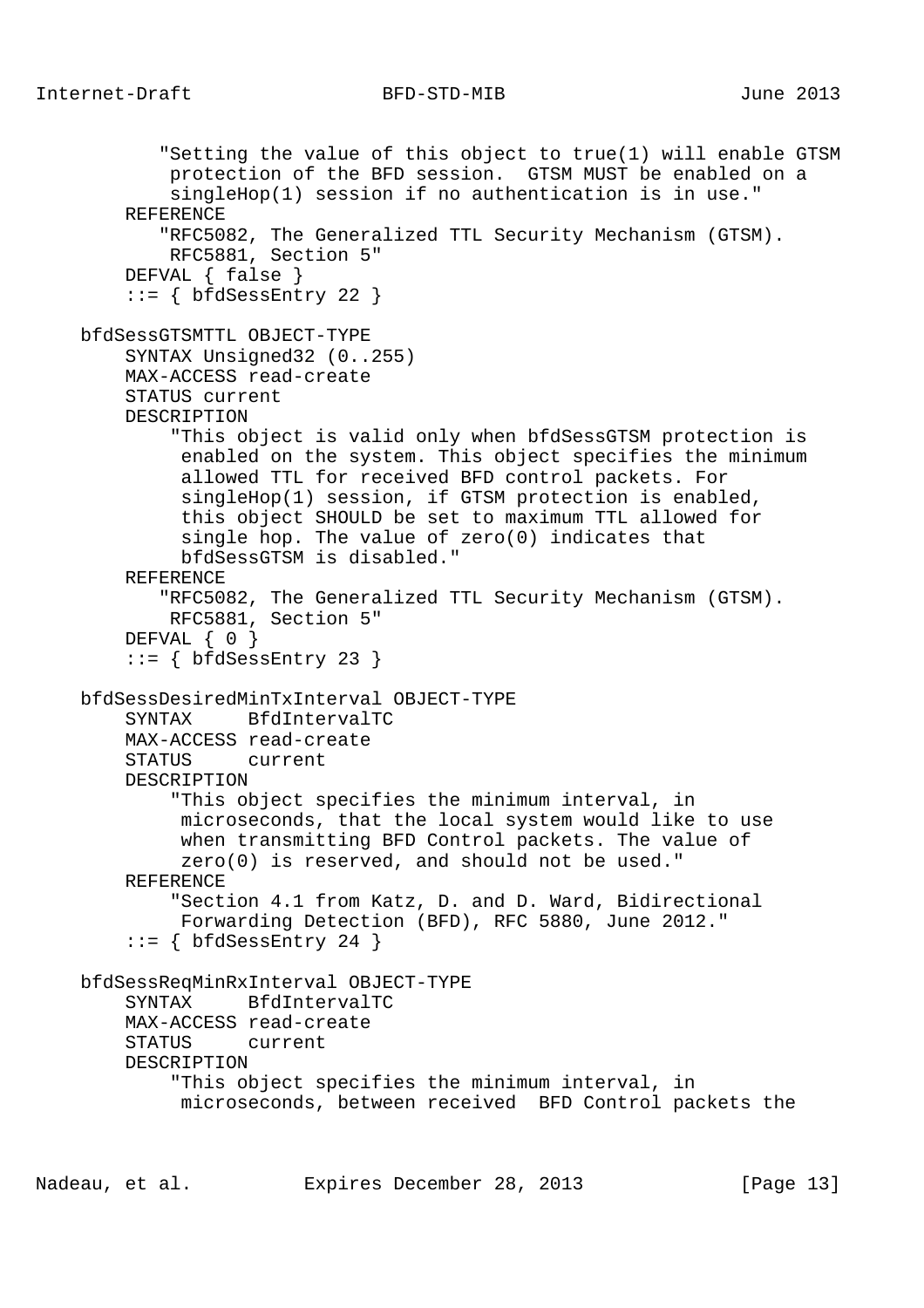local system is capable of supporting. The value of zero(0) can be specified when the transmitting system does not want the remote system to send any periodic BFD control packets." REFERENCE "Section 4.1 from Katz, D. and D. Ward, Bidirectional Forwarding Detection (BFD), RFC 5880, June 2012."  $::=$  { bfdSessEntry 25 } bfdSessReqMinEchoRxInterval OBJECT-TYPE SYNTAX BfdIntervalTC MAX-ACCESS read-create STATUS current DESCRIPTION "This object specifies the minimum interval, in microseconds, between received BFD Echo packets that this system is capable of supporting. Value must be zero(0) if this is a multihop BFD session."  $::=$  { bfdSessEntry 26 } bfdSessDetectMult OBJECT-TYPE SYNTAX BfdMultiplierTC MAX-ACCESS read-create STATUS current DESCRIPTION "This object specifies the Detect time multiplier."  $::=$  { bfdSessEntry 27 } bfdSessNegotiatedInterval OBJECT-TYPE SYNTAX BfdIntervalTC MAX-ACCESS read-only STATUS current DESCRIPTION "This object specifies the negotiated interval, in microseconds, that the local system is transmitting BFD Control packets."  $::=$  { bfdSessEntry 28 } bfdSessNegotiatedEchoInterval OBJECT-TYPE SYNTAX BfdIntervalTC MAX-ACCESS read-only STATUS current DESCRIPTION "This object specifies the negotiated interval, in microseconds, that the local system is transmitting BFD echo packets. Value is expected to be zero if the sessions is not running in echo mode."  $::=$  { bfdSessEntry 29 }

Nadeau, et al. **Expires December 28, 2013** [Page 14]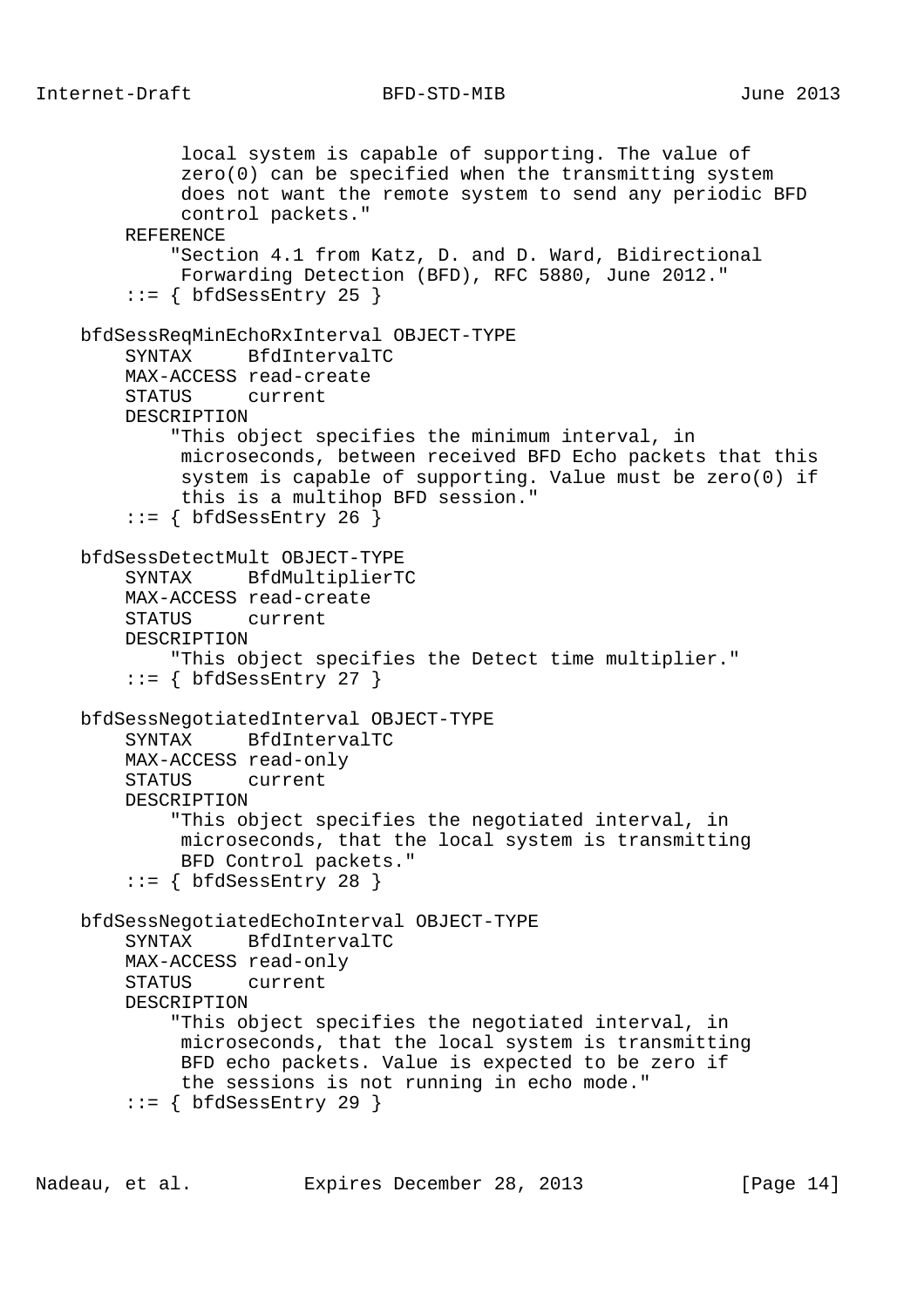```
 bfdSessNegotiatedDetectMult OBJECT-TYPE
     SYNTAX BfdMultiplierTC
     MAX-ACCESS read-only
     STATUS current
     DESCRIPTION
         "This object specifies the Detect time multiplier."
    ::= { bfdSessEntry 30 }
 bfdSessAuthPresFlag OBJECT-TYPE
     SYNTAX TruthValue
     MAX-ACCESS read-create
     STATUS current
     DESCRIPTION
         "This object indicates that the local system's
          desire to use Authentication. Specifically, it is set
          to true(1) if the local system wishes the session
          to be authenticated or false(2) if not."
     REFERENCE
         "Sections 4.2 - 4.4 from Katz, D. and D. Ward,
          Bidirectional Forwarding Detection (BFD), RFC 5880,
          June 2012."
     DEFVAL { false }
    ::= { bfdSessEntry 31 }
 bfdSessAuthenticationType OBJECT-TYPE
     SYNTAX BfdSessAuthenticationTypeTC
     MAX-ACCESS read-create
     STATUS current
     DESCRIPTION
         "The Authentication Type used for this BFD session.
          This field is valid only when the Authentication
          Present bit is set. Max-access to this object as well as
          other authentication related objects are set to
          read-create in order to support management of a single
          key ID at a time, key rotation is not handled. Key update
          in practice must be done by atomic update using a set
          containing all affected objects in the same varBindList
          or otherwise risk the session dropping. Value -1
          indicates that no authentication is in use for this
          session."
     REFERENCE
         "Sections 4.2 - 4.4 from Katz, D. and D. Ward,
          Bidirectional Forwarding Detection (BFD), RFC 5880,
          June 2012."
    DEFVAL \{-1\}::= { bfdSessEntry 32 }
```
bfdSessAuthenticationKeyID OBJECT-TYPE

Nadeau, et al. **Expires December 28, 2013** [Page 15]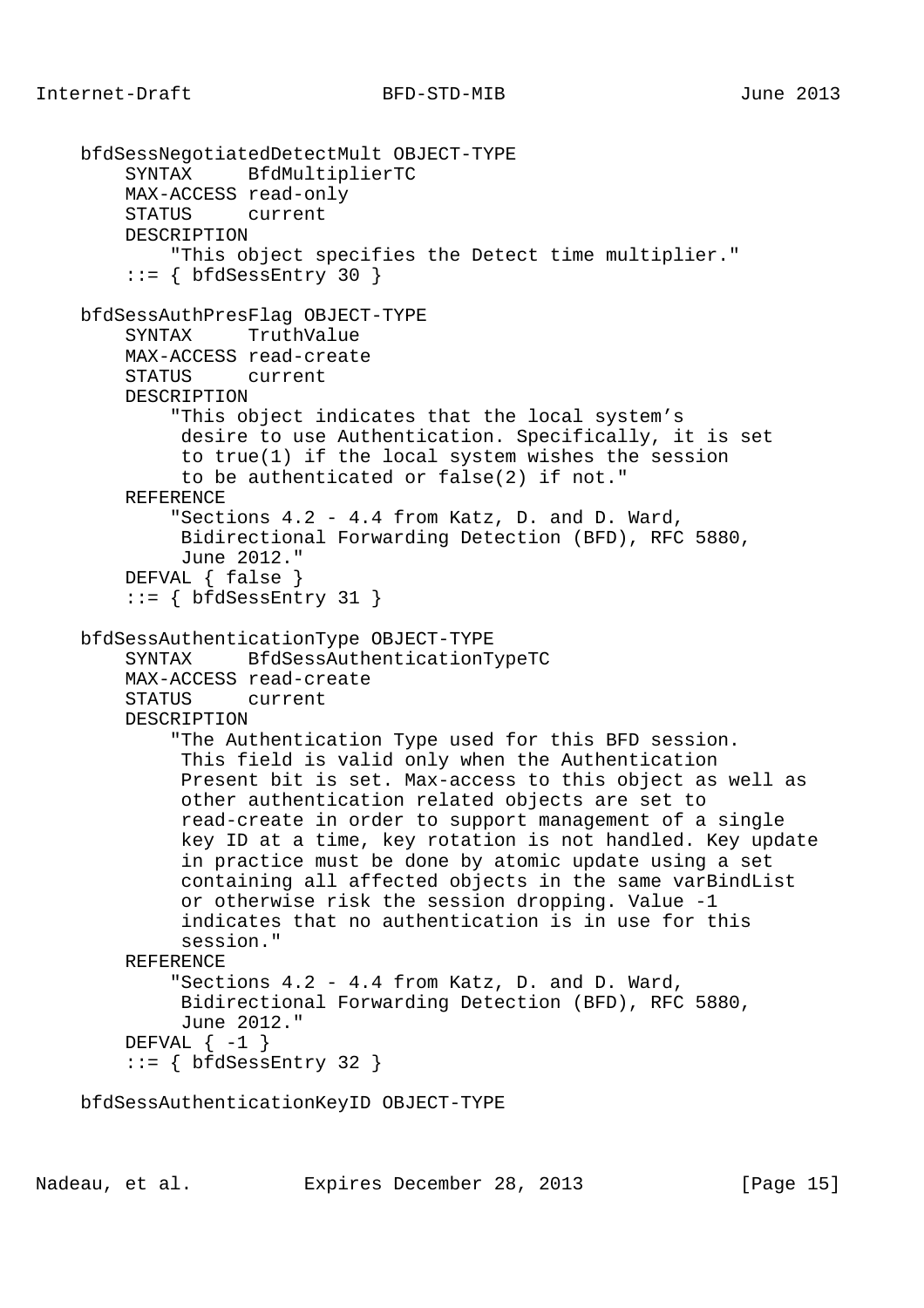```
 SYNTAX Integer32 (-1 | 0..255)
     MAX-ACCESS read-create
     STATUS current
     DESCRIPTION
         "The authentication key ID in use for this session. This
          object permits multiple keys to be active simultaneously.
          When bfdSessAuthPresFlag is false(2), then the value
          of this object MUST be -1. The value -1 indicates that
          no Authentication Key ID will be present in the optional
          BFD Authentication Section."
     REFERENCE
         "Sections 4.2 - 4.4 from Katz, D. and D. Ward,
          Bidirectional Forwarding Detection (BFD), RFC 5880,
          June 2012."
    DEFVAL \{-1\} ::= { bfdSessEntry 33 }
 bfdSessAuthenticationKey OBJECT-TYPE
     SYNTAX BfdSessionAuthenticationKeyTC
     MAX-ACCESS read-create
     STATUS current
     DESCRIPTION
         "The authentication key. When the
          bfdSessAuthenticationType is simplePassword(1), the value
          of this object is the password present in the BFD packets.
          When the bfdSessAuthentication type is one of the keyed
          authentication types, this value is used in the
          computation of the key present in the BFD authentication
          packet."
     REFERENCE
         "Sections 4.2 - 4.4 from Katz, D. and D. Ward,
          Bidirectional Forwarding Detection (BFD), RFC 5880,
          June 2012."
    ::= { bfdSessEntry 34 }
 bfdSessStorageType OBJECT-TYPE
     SYNTAX StorageType
     MAX-ACCESS read-create
     STATUS current
     DESCRIPTION
         "This variable indicates the storage type for this
          object. Conceptual rows having the value
          'permanent' need not allow write-access to any
          columnar objects in the row."
    ::= { bfdSessEntry 35 }
 bfdSessRowStatus OBJECT-TYPE
```
Nadeau, et al. **Expires December 28, 2013** [Page 16]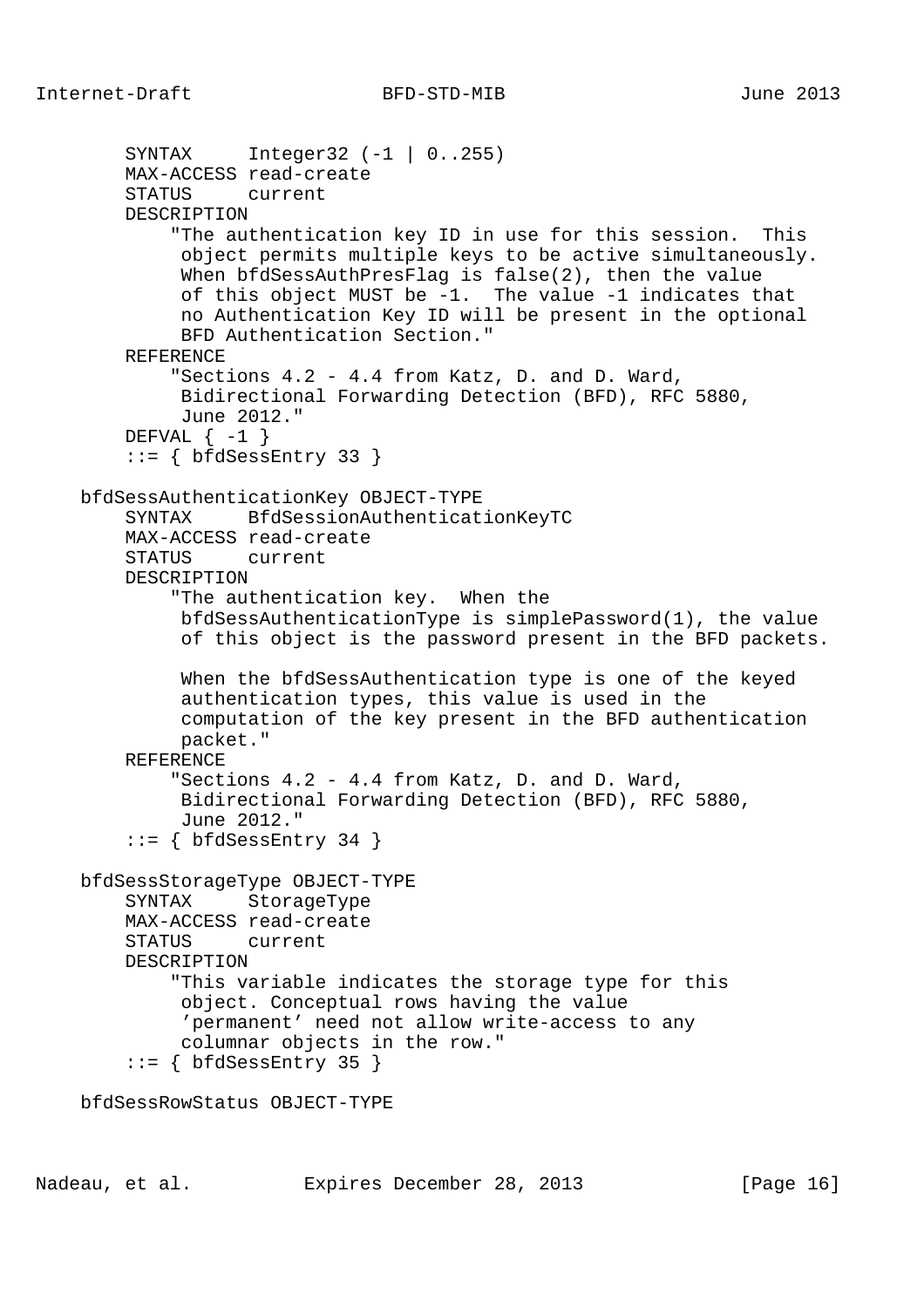```
 SYNTAX RowStatus
        MAX-ACCESS read-create
        STATUS current
        DESCRIPTION
            "This variable is used to create, modify, and/or
            delete a row in this table. When a row in this
            table has a row in the active(1) state, no
            objects in this row can be modified except the
            bfdSessRowStatus and bfdSessStorageType."
       ::= { bfdSessEntry 36 }
   -- BFD Session Performance Table
    bfdSessPerfTable OBJECT-TYPE
        SYNTAX SEQUENCE OF BfdSessPerfEntry
        MAX-ACCESS not-accessible
        STATUS current
        DESCRIPTION
           "This table specifies BFD Session performance counters."
       ::= { bfdObjects 3 }
    bfdSessPerfEntry OBJECT-TYPE
        SYNTAX BfdSessPerfEntry
        MAX-ACCESS not-accessible
        STATUS current
        DESCRIPTION
           "An entry in this table is created by a BFD-enabled node
            for every BFD Session. bfdSessPerfDiscTime is used to
            indicate potential discontinuity for all counter objects
            in this table."
        AUGMENTS { bfdSessEntry }
       ::= { bfdSessPerfTable 1 }
    BfdSessPerfEntry ::= SEQUENCE {
 bfdSessPerfCtrlPktIn Counter32,
bfdSessPerfCtrlPktOut Counter32,
bfdSessPerfCtrlPktDrop Counter32,
       bfdSessPerfCtrlPktDropLastTime TimeStamp,
 bfdSessPerfEchoPktIn Counter32,
bfdSessPerfEchoPktOut Counter32,
bfdSessPerfEchoPktDrop Counter32,
       bfdSessPerfEchoPktDropLastTime TimeStamp,
      bfdSessUpTime TimeStamp,
      bfdSessPerfLastSessDownTime TimeStamp,
 bfdSessPerfLastCommLostDiag BfdDiagTC,
bfdSessPerfSessUpCount Counter32,
bfdSessPerfDiscTime TimeStamp,
```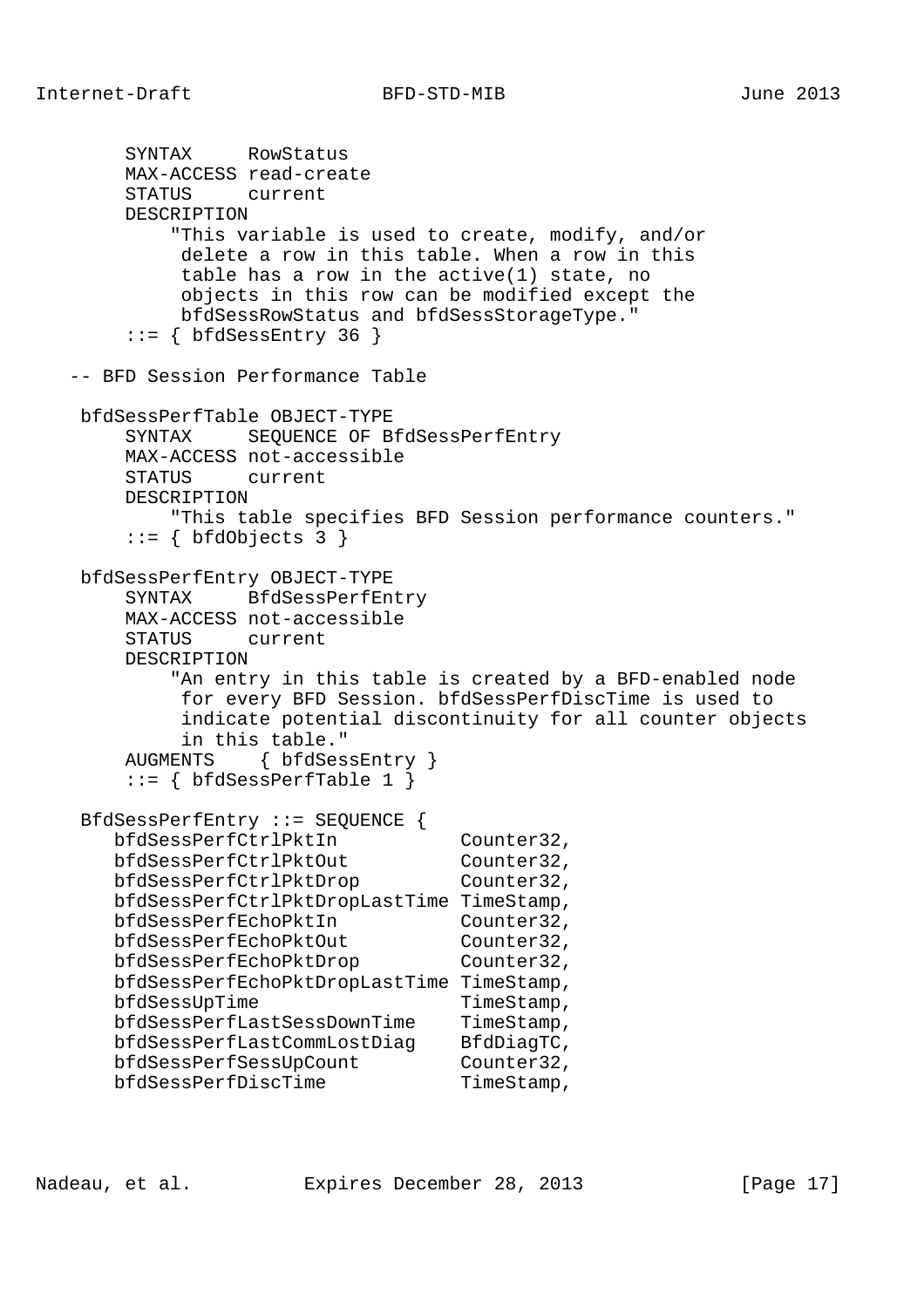```
 -- High Capacity Counters
bfdSessPerfCtrlPktInHC Counter64,
bfdSessPerfCtrlPktOutHC Counter64,
 bfdSessPerfCtrlPktDropHC Counter64,
bfdSessPerfEchoPktInHC Counter64,
bfdSessPerfEchoPktOutHC Counter64,
      counter64<br>bfdSessPerfEchoPktOutHC Counter64<br>bfdSessPerfEchoPktDropHC Counter64
    }
   -- Ed Note: should we add per-diag code counts here,
    bfdSessPerfCtrlPktIn OBJECT-TYPE
        SYNTAX Counter32
        MAX-ACCESS read-only
        STATUS current
        DESCRIPTION
            "The total number of BFD control messages received for this
             BFD session.
             It MUST be equal to the least significant 32 bits of
             bfdSessPerfCtrlPktInHC if supported, and MUST do so
             with the rules spelled out in RFC 2863."
        ::= { bfdSessPerfEntry 1 }
    bfdSessPerfCtrlPktOut OBJECT-TYPE
        SYNTAX Counter32
        MAX-ACCESS read-only
        STATUS current
        DESCRIPTION
             "The total number of BFD control messages sent for this BFD
             session.
             It MUST be equal to the least significant 32 bits of
             bfdSessPerfCtrlPktOutHC if supported, and MUST do so
             with the rules spelled out in RFC 2863."
        ::= { bfdSessPerfEntry 2 }
    bfdSessPerfCtrlPktDrop OBJECT-TYPE
        SYNTAX Counter32
        MAX-ACCESS read-only
        STATUS current
        DESCRIPTION
             "The total number of BFD control messages received for this
             session yet dropped for being invalid.
             It MUST be equal to the least significant 32 bits of
             bfdSessPerfCtrlPktDropHC if supported, and MUST do so
             with the rules spelled out in RFC 2863."
```
Nadeau, et al. **Expires December 28, 2013** [Page 18]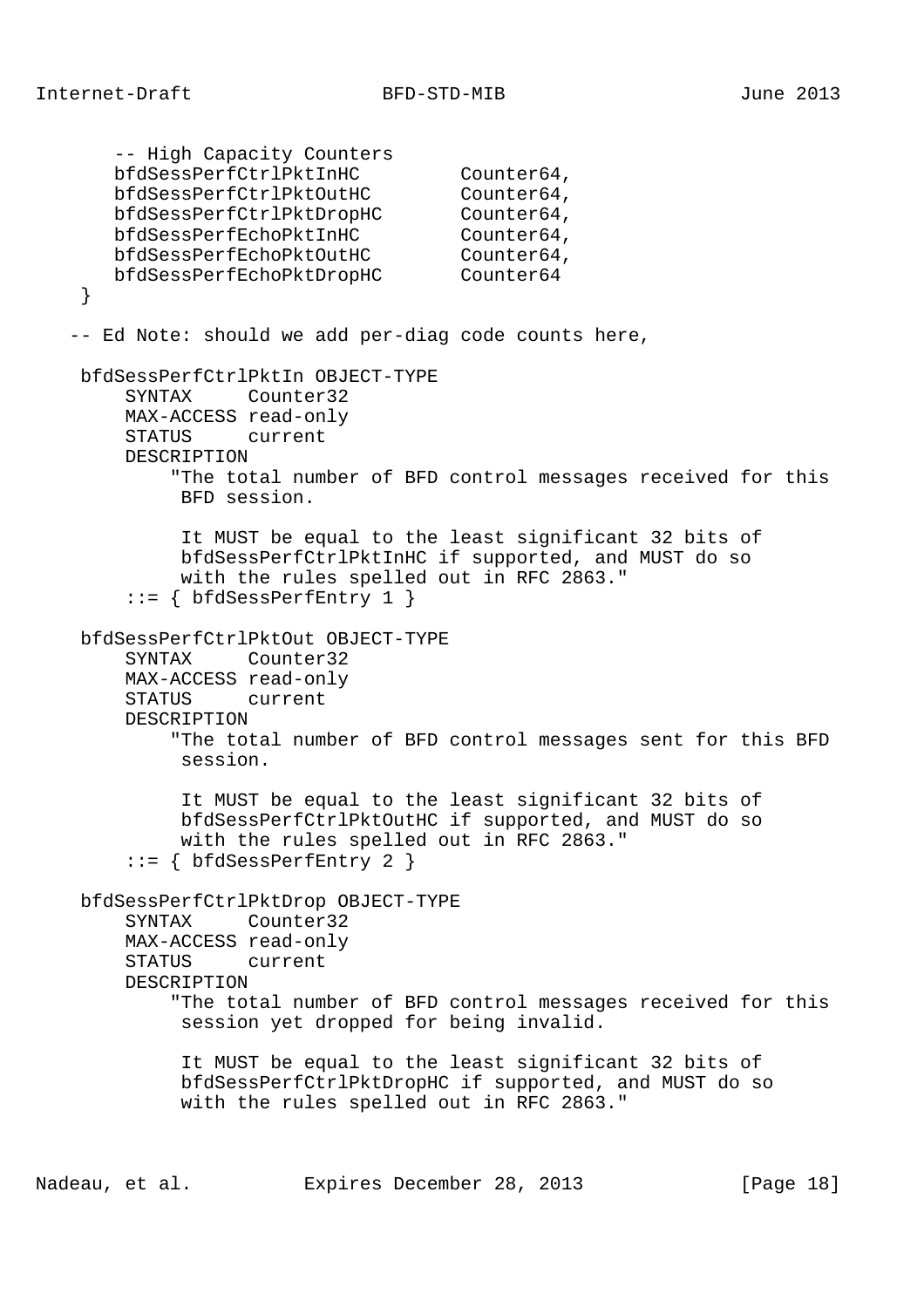```
 ::= { bfdSessPerfEntry 3 }
 bfdSessPerfCtrlPktDropLastTime OBJECT-TYPE
     SYNTAX TimeStamp
     MAX-ACCESS read-only
     STATUS current
     DESCRIPTION
         "The value of sysUpTime on the most recent occasion at
          which received BFD control message for this session was
          dropped. If no such up event exists, this object contains
          a zero value."
    ::= { bfdSessPerfEntry 4 }
 bfdSessPerfEchoPktIn OBJECT-TYPE
     SYNTAX Counter32
     MAX-ACCESS read-only
     STATUS current
     DESCRIPTION
         "The total number of BFD echo messages received for this
         BFD session.
          It MUST be equal to the least significant 32 bits of
          bfdSessPerfEchoPktInHC if supported, and MUST do so
          with the rules spelled out in RFC 2863."
     ::= { bfdSessPerfEntry 5 }
 bfdSessPerfEchoPktOut OBJECT-TYPE
     SYNTAX Counter32
     MAX-ACCESS read-only
     STATUS current
     DESCRIPTION
         "The total number of BFD echo messages sent for this BFD
         session.
          It MUST be equal to the least significant 32 bits of
          bfdSessPerfEchoPktOutHC if supported, and MUST do so
          with the rules spelled out in RFC 2863."
    ::= { bfdSessPerfEntry 6 }
 bfdSessPerfEchoPktDrop OBJECT-TYPE
     SYNTAX Counter32
     MAX-ACCESS read-only
     STATUS current
     DESCRIPTION
         "The total number of BFD echo messages received for this
          session yet dropped for being invalid.
          It MUST be equal to the least significant 32 bits of
```
Nadeau, et al. **Expires December 28, 2013** [Page 19]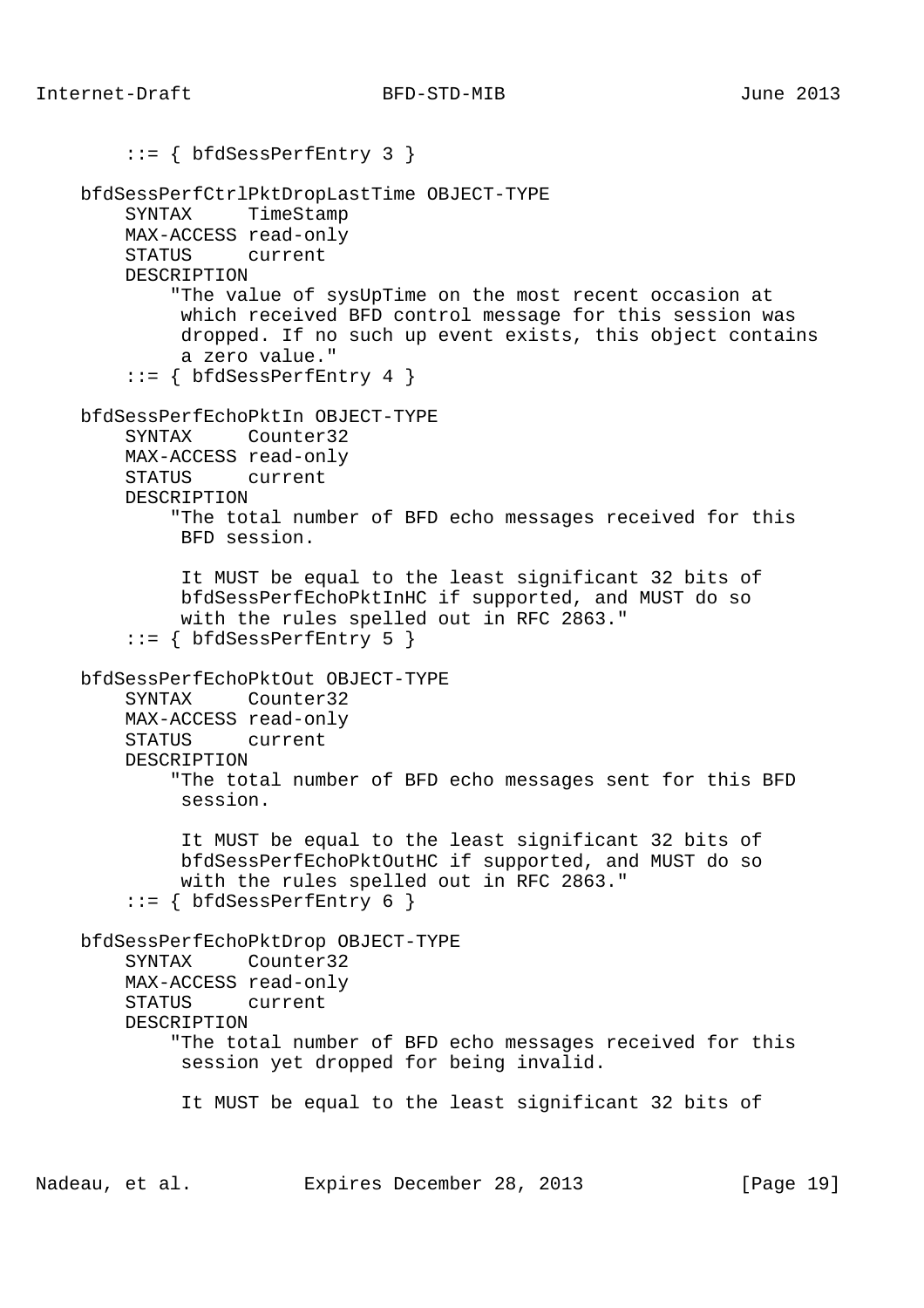bfdSessPerfEchoPktDropHC if supported, and MUST do so with the rules spelled out in RFC 2863." ::= { bfdSessPerfEntry 7 } bfdSessPerfEchoPktDropLastTime OBJECT-TYPE SYNTAX TimeStamp MAX-ACCESS read-only STATUS current DESCRIPTION "The value of sysUpTime on the most recent occasion at which received BFD echo message for this session was dropped. If no such up event exists, this object contains a zero value."  $::=$  { bfdSessPerfEntry 8 } bfdSessUpTime OBJECT-TYPE SYNTAX TimeStamp MAX-ACCESS read-only STATUS current DESCRIPTION "The value of sysUpTime on the most recent occasion at which the session came up. If no such up event exists this object contains a zero value." ::= { bfdSessPerfEntry 9 } bfdSessPerfLastSessDownTime OBJECT-TYPE SYNTAX TimeStamp MAX-ACCESS read-only STATUS current DESCRIPTION "The value of sysUpTime on the most recent occasion at which the last time communication was lost with the neighbor. If no such down event exist this object contains a zero value."  $::=$  { bfdSessPerfEntry 10 } bfdSessPerfLastCommLostDiag OBJECT-TYPE SYNTAX BfdDiagTC MAX-ACCESS read-only STATUS current DESCRIPTION "The BFD diag code for the last time communication was lost with the neighbor. If no such down event exists this object contains a zero value." ::= { bfdSessPerfEntry 11 } bfdSessPerfSessUpCount OBJECT-TYPE SYNTAX Counter32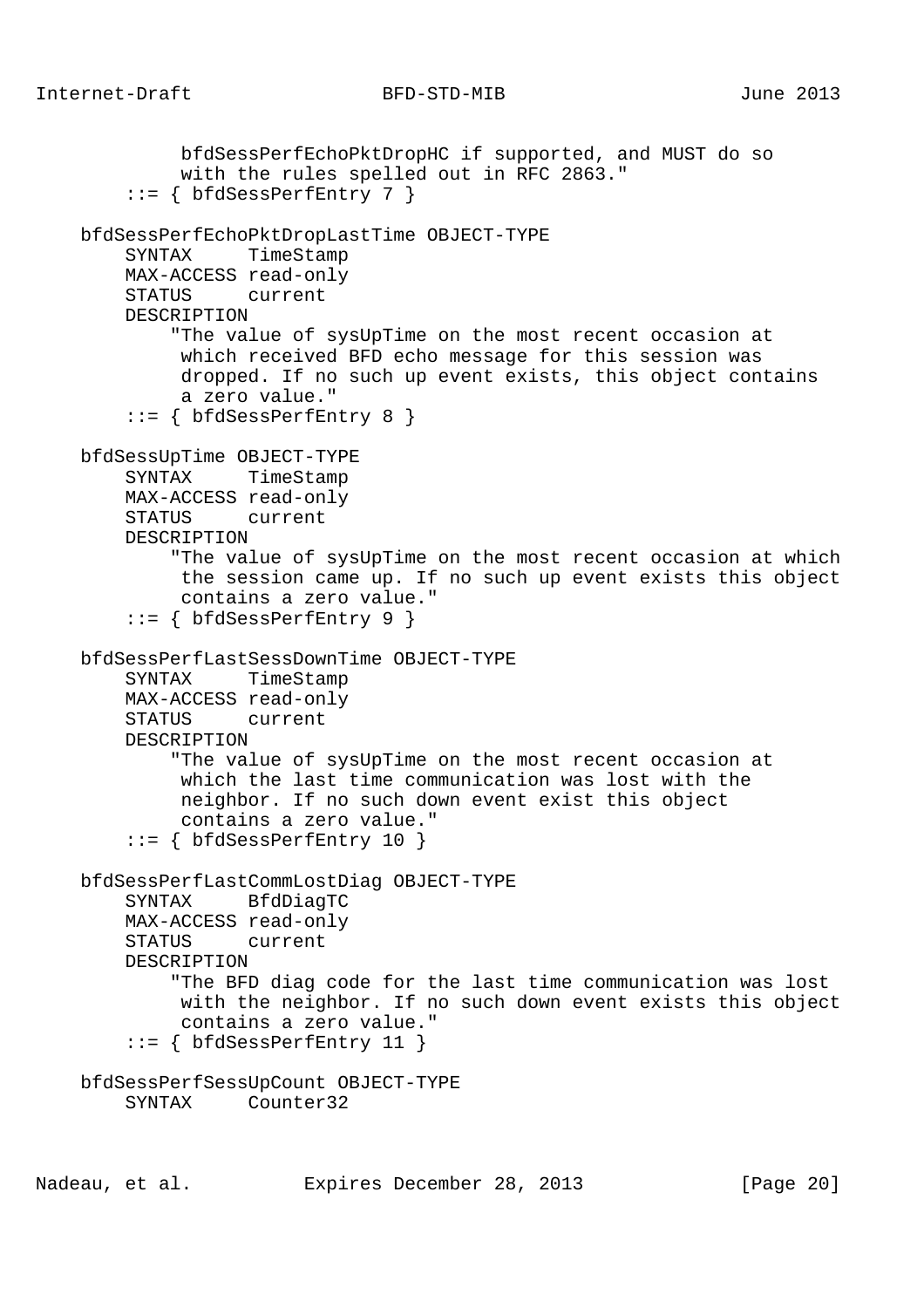MAX-ACCESS read-only STATUS current DESCRIPTION "The number of times this session has gone into the Up state since the system last rebooted." ::= { bfdSessPerfEntry 12 } bfdSessPerfDiscTime OBJECT-TYPE SYNTAX TimeStamp MAX-ACCESS read-only STATUS current DESCRIPTION "The value of sysUpTime on the most recent occasion at which any one or more of the session counters suffered a discontinuity. The relevant counters are the specific instances associated with this BFD session of any Counter32 object contained in the BfdSessPerfTable. If no such discontinuities have occurred since the last re-initialization of the local management subsystem, then this object contains a zero value." ::= { bfdSessPerfEntry 13 } bfdSessPerfCtrlPktInHC OBJECT-TYPE SYNTAX Counter64 MAX-ACCESS read-only STATUS current DESCRIPTION "This value represents the total number of BFD control messages received for this BFD session. The least significant 32 bits MUST equal to bfdSessPerfCtrlPktIn, and MUST do so with the rules spelled out in RFC 2863." ::= { bfdSessPerfEntry 14 } bfdSessPerfCtrlPktOutHC OBJECT-TYPE SYNTAX Counter64 MAX-ACCESS read-only STATUS current DESCRIPTION "This value represents the total number of BFD control messages transmitted for this BFD session. The least significant 32 bits MUST equal to bfdSessPerfCtrlPktOut, and MUST do so with the rules spelled out in RFC 2863."

Nadeau, et al. Expires December 28, 2013 [Page 21]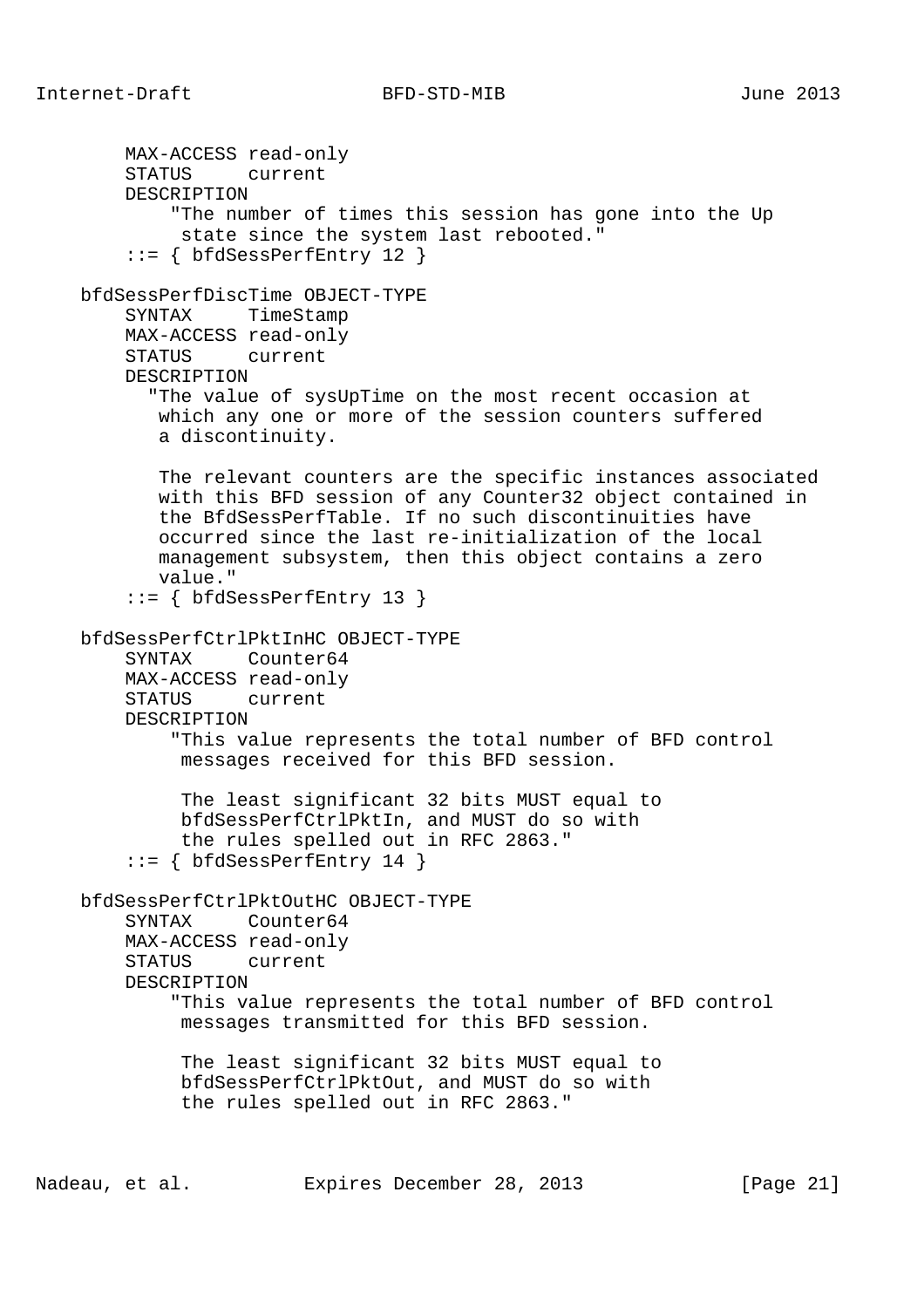```
 ::= { bfdSessPerfEntry 15 }
 bfdSessPerfCtrlPktDropHC OBJECT-TYPE
     SYNTAX Counter64
     MAX-ACCESS read-only
     STATUS current
     DESCRIPTION
         "This value represents the total number of BFD control
          messages received for this BFD session yet dropped for
          being invalid.
          The least significant 32 bits MUST equal to
          bfdSessPerfCtrlPktDrop, and MUST do so with
          the rules spelled out in RFC 2863."
    ::= { bfdSessPerfEntry 16 }
 bfdSessPerfEchoPktInHC OBJECT-TYPE
     SYNTAX Counter64
     MAX-ACCESS read-only
     STATUS current
     DESCRIPTION
         "This value represents the total number of BFD echo
          messages received for this BFD session.
          The least significant 32 bits MUST equal to
          bfdSessPerfEchoPktIn, and MUST do so with
          the rules spelled out in RFC 2863."
    ::= { bfdSessPerfEntry 17 }
 bfdSessPerfEchoPktOutHC OBJECT-TYPE
     SYNTAX Counter64
     MAX-ACCESS read-only
     STATUS current
     DESCRIPTION
         "This value represents the total number of BFD echo
          messages transmitted for this BFD session.
          The least significant 32 bits MUST equal to
          bfdSessPerfEchoPktOut, and MUST do so with
          the rules spelled out in RFC 2863."
    ::= { bfdSessPerfEntry 18 }
 bfdSessPerfEchoPktDropHC OBJECT-TYPE
     SYNTAX Counter64
     MAX-ACCESS read-only
     STATUS current
     DESCRIPTION
         "This value represents the total number of BFD echo
```
Nadeau, et al. **Expires December 28, 2013** [Page 22]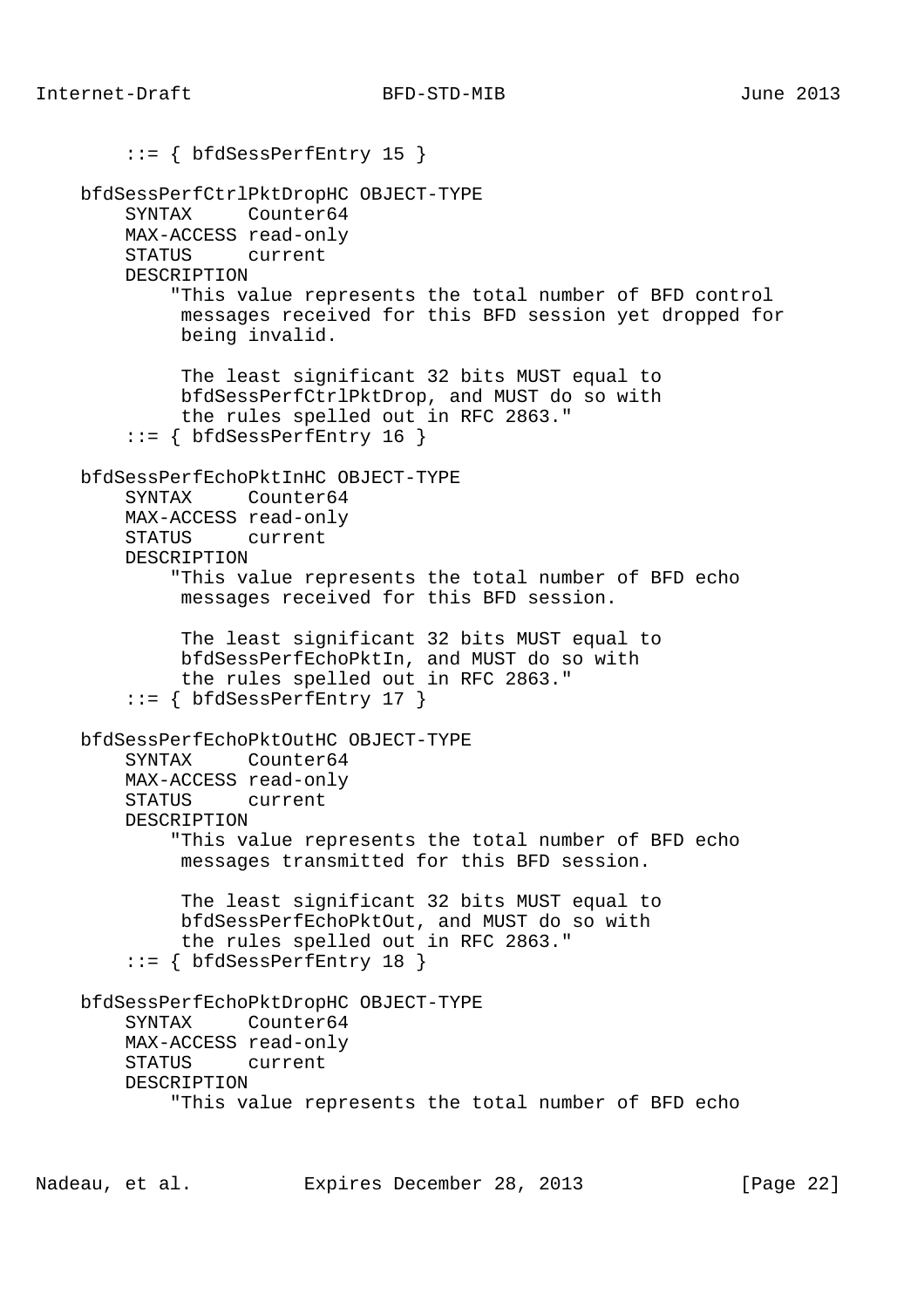```
 messages received for this BFD session yet dropped
             for being invalid.
             The least significant 32 bits MUST equal to
             bfdSessPerfEchoPktDrop, and MUST do so with
             the rules spelled out in RFC 2863."
        ::= { bfdSessPerfEntry 19 }
   -- BFD Session Discriminator Mapping Table
    bfdSessDiscMapTable OBJECT-TYPE
        SYNTAX SEQUENCE OF BfdSessDiscMapEntry
        MAX-ACCESS not-accessible
        STATUS current
        DESCRIPTION
            "The BFD Session Discriminator Mapping Table maps a
             local discriminator value to associated BFD session's
             BfdSessIndexTC used in the bfdSessionTable."
       ::= { bfdObjects 4 }
    bfdSessDiscMapEntry OBJECT-TYPE
        SYNTAX BfdSessDiscMapEntry
        MAX-ACCESS not-accessible
        STATUS current
        DESCRIPTION
            "The BFD Session Discriminator Map Entry describes
             BFD session that is mapped to this BfdSessIndexTC."
        INDEX { bfdSessDiscriminator }
        ::= { bfdSessDiscMapTable 1 }
    BfdSessDiscMapEntry ::= SEQUENCE {
        bfdSessDiscMapIndex BfdSessIndexTC,
bfdSessDiscMapStorageType StorageType,
 bfdSessDiscMapRowStatus RowStatus
    }
    bfdSessDiscMapIndex OBJECT-TYPE
        SYNTAX BfdSessIndexTC
        MAX-ACCESS read-only
        STATUS current
        DESCRIPTION
            "This object specifies the BfdSessIndexTC referred to by
             the indices of this row. In essence, a mapping is
             provided between these indexes and the BfdSessTable."
        ::= { bfdSessDiscMapEntry 1 }
    bfdSessDiscMapStorageType OBJECT-TYPE
        SYNTAX StorageType
```
Nadeau, et al. **Expires December 28, 2013** [Page 23]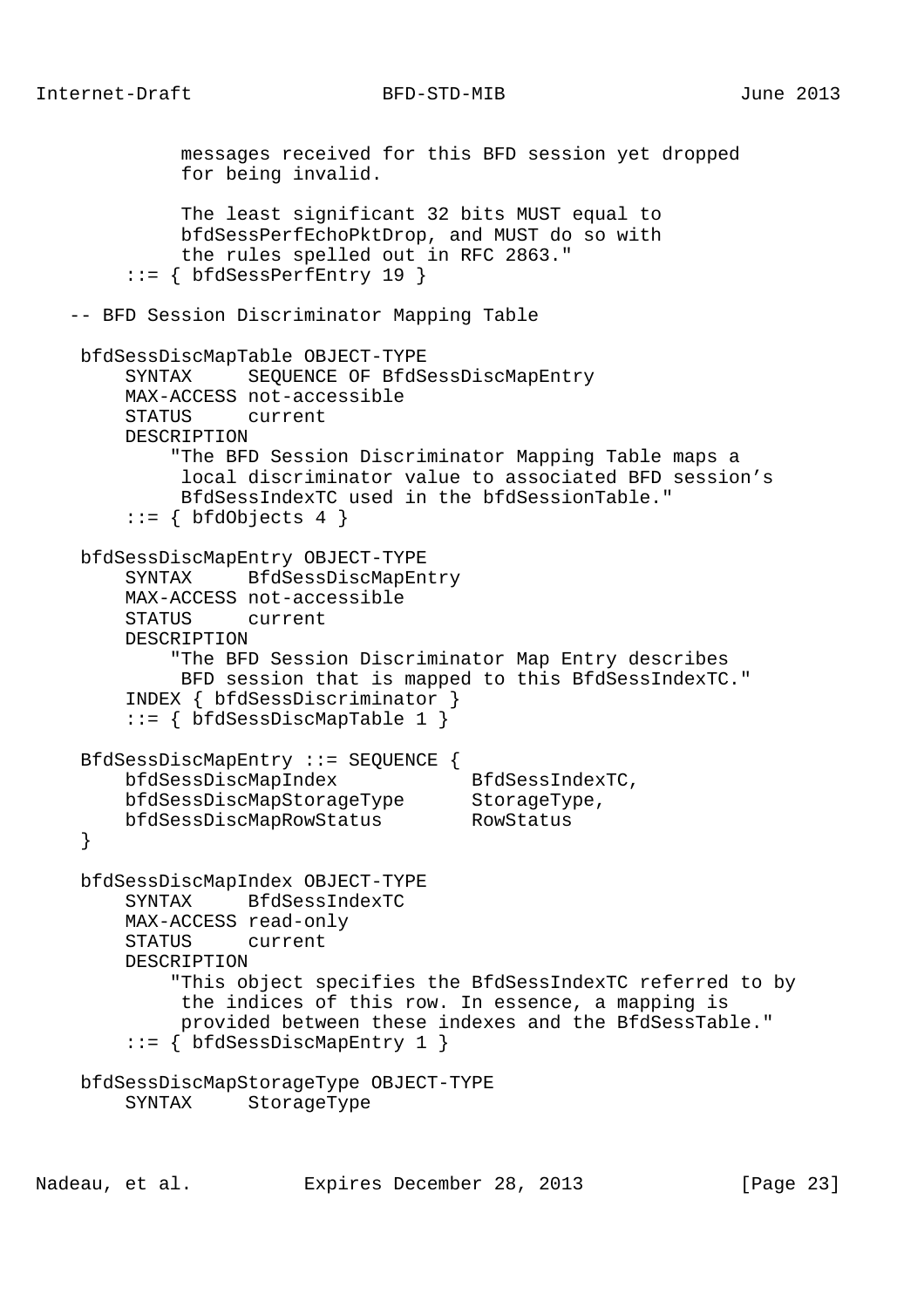```
 MAX-ACCESS read-create
      STATUS current
      DESCRIPTION
          "This variable indicates the storage type for this
           object. Conceptual rows having the value
           'permanent' need not allow write-access to any
           columnar objects in the row."
      ::= { bfdSessDiscMapEntry 2 }
 bfdSessDiscMapRowStatus OBJECT-TYPE
      SYNTAX RowStatus
      MAX-ACCESS read-create
      STATUS current
      DESCRIPTION
          "This variable is used to create, modify, and/or
           delete a row in this table. When a row in this
           table has a row in the active(1) state, no
           objects in this row can be modified except the
           bfdSessDiscMapRowStatus and bfdSessDiscMapStorageType."
      ::= { bfdSessDiscMapEntry 3 }
 -- BFD Session IP Mapping Table
 bfdSessIpMapTable OBJECT-TYPE
      SYNTAX SEQUENCE OF BfdSessIpMapEntry
      MAX-ACCESS not-accessible
      STATUS current
      DESCRIPTION
          "The BFD Session IP Mapping Table maps given
           bfdSessInterface, bfdSessSrcAddrType, bfdSessSrcAddr,
           bfdSessDstAddrType and bfdSessDstAddr
           to an associated BFD session's BfdSessIndexTC used in
           the bfdSessionTable."
     ::= { bfdObjects 5 }
 bfdSessIpMapEntry OBJECT-TYPE
      SYNTAX BfdSessIpMapEntry
      MAX-ACCESS not-accessible
      STATUS current
      DESCRIPTION
         "The BFD Session IP Map Entry describes
          BFD session that is mapped to this BfdSessIndexTC."
      INDEX {
          bfdSessInterface,
          bfdSessSrcAddrType,
          bfdSessSrcAddr,
          bfdSessDstAddrType,
          bfdSessDstAddr
```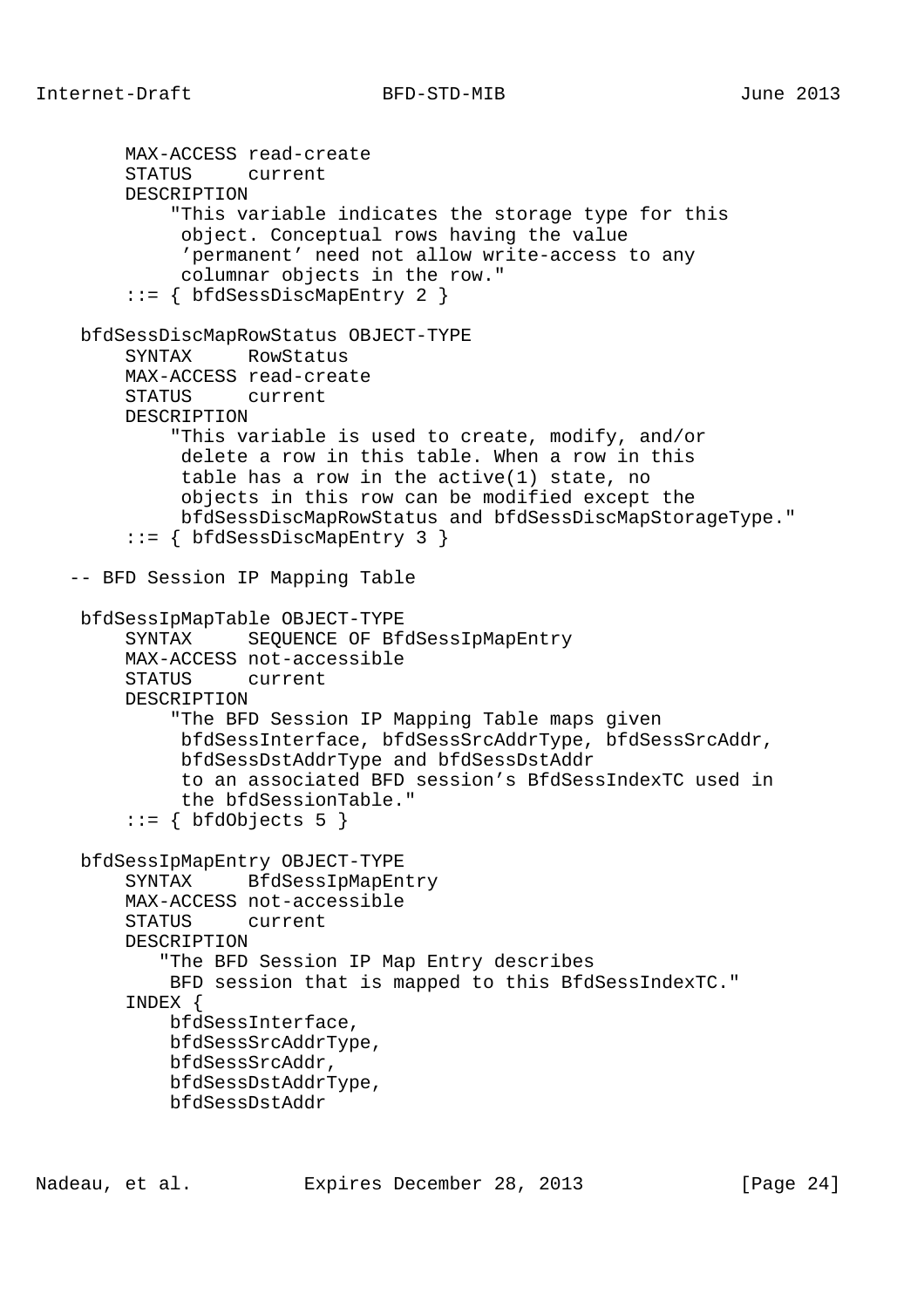```
 }
       ::= \{ bfdSessIpMapTable 1 \} BfdSessIpMapEntry ::= SEQUENCE {
bfdSessIpMapIndex BfdSessIndexTC,
 bfdSessIpMapStorageType StorageType,
 bfdSessIpMapRowStatus RowStatus
    }
    bfdSessIpMapIndex OBJECT-TYPE
        SYNTAX BfdSessIndexTC
        MAX-ACCESS read-only
        STATUS current
        DESCRIPTION
            "This object specifies the BfdSessIndexTC referred to by
             the indexes of this row. In essence, a mapping is
             provided between these indexes and the BfdSessTable."
       ::= \{ bfdSessIpMapEntry 1 \} bfdSessIpMapStorageType OBJECT-TYPE
        SYNTAX StorageType
        MAX-ACCESS read-create
        STATUS current
        DESCRIPTION
            "This variable indicates the storage type for this
             object. Conceptual rows having the value
             'permanent' need not allow write-access to any
             columnar objects in the row."
        ::= { bfdSessIpMapEntry 2 }
    bfdSessIpMapRowStatus OBJECT-TYPE
        SYNTAX RowStatus
        MAX-ACCESS read-create
        STATUS current
        DESCRIPTION
            "This variable is used to create, modify, and/or
             delete a row in this table. When a row in this
             table has a row in the active(1) state, no
             objects in this row can be modified except the
             bfdSessIpMapRowStatus and bfdSessIpMapStorageType."
       ::= { bfdSessIpMapEntry 3 }
   -- Notification Configuration
    bfdSessUp NOTIFICATION-TYPE
        OBJECTS {
            bfdSessDiag, -- low range value
            bfdSessDiag -- high range value
```
Nadeau, et al. **Expires December 28, 2013** [Page 25]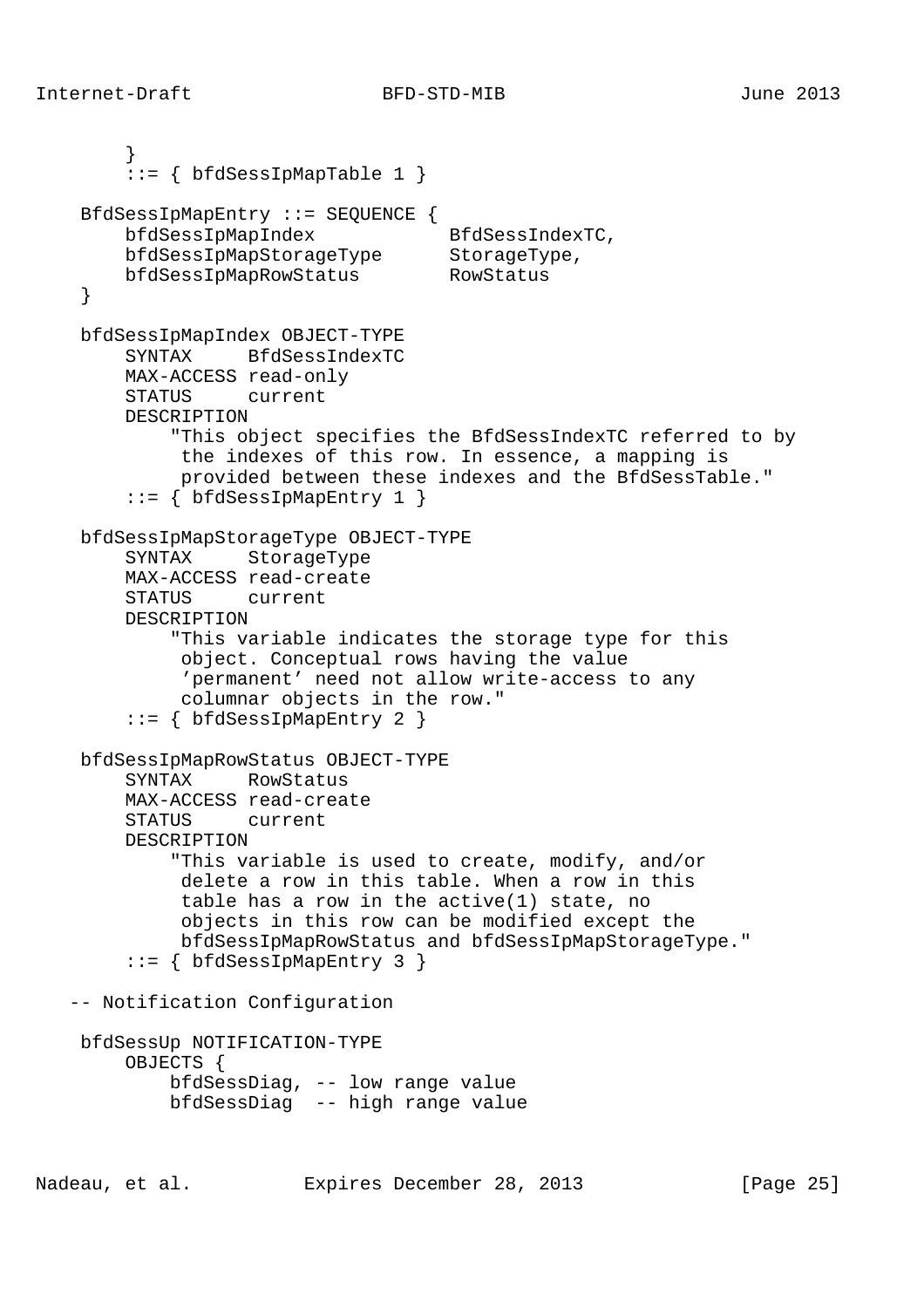```
 }
     STATUS current
     DESCRIPTION
         "This notification is generated when the
          bfdSessState object for one or more contiguous
          entries in bfdSessTable are about to enter the up(4)
          state from some other state. The included values of
          bfdSessDiag MUST both be set equal to this
         new state (i.e: up(4)). The two instances of
          bfdSessDiag in this notification indicate the range
          of indexes that are affected. Note that all the indexes
          of the two ends of the range can be derived from the
          instance identifiers of these two objects. For the
          cases where a contiguous range of sessions
          have transitioned into the up(4) state at roughly
          the same time, the device SHOULD issue a single
          notification for each range of contiguous indexes in
          an effort to minimize the emission of a large number
          of notifications. If a notification has to be
          issued for just a single bfdSessEntry, then
          the instance identifier (and values) of the two
          bfdSessDiag objects MUST be the identical."
     ::= { bfdNotifications 1 }
 bfdSessDown NOTIFICATION-TYPE
     OBJECTS {
         bfdSessDiag, -- low range value
         bfdSessDiag -- high range value
     }
     STATUS current
     DESCRIPTION
         "This notification is generated when the
          bfdSessState object for one or more contiguous
          entries in bfdSessTable are about to enter the down(2)
          or adminDown(1) states from some other state. The included
          values of bfdSessDiag MUST both be set equal to this new
          state (i.e: down(2) or adminDown(1)). The two instances
          of bfdSessDiag in this notification indicate the range
          of indexes that are affected. Note that all the indexes
          of the two ends of the range can be derived from the
          instance identifiers of these two objects. For
          cases where a contiguous range of sessions
          have transitioned into the down(2) or adminDown(1) states
          at roughly the same time, the device SHOULD issue a single
          notification for each range of contiguous indexes in
          an effort to minimize the emission of a large number
          of notifications. If a notification has to be
          issued for just a single bfdSessEntry, then
```
Nadeau, et al. **Expires December 28, 2013** [Page 26]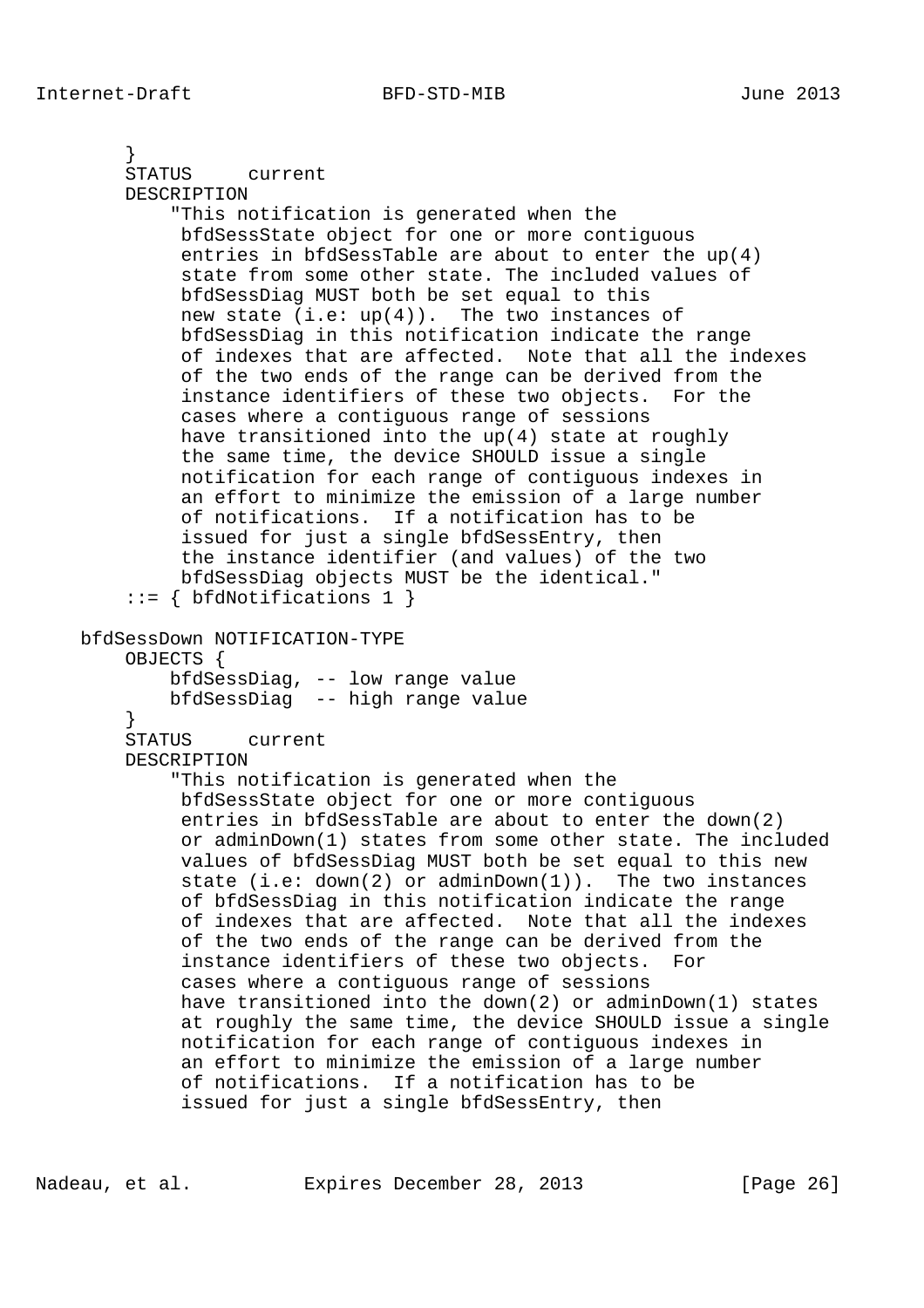the instance identifier (and values) of the two bfdSessDiag objects MUST be the identical." ::= { bfdNotifications 2 } -- Ed Note: We need to add notification for changes -- when the two ends automatically negotiate to a new detection time -- value or when detection multiplier changes. -- Module compliance. bfdGroups OBJECT IDENTIFIER ::= { bfdConformance 1 } bfdCompliances OBJECT IDENTIFIER ::= { bfdConformance 2 } -- Compliance requirement for fully compliant implementations. bfdModuleFullCompliance MODULE-COMPLIANCE STATUS current DESCRIPTION "Compliance statement for agents that provide full support for the BFD-MIB module. Such devices can then be monitored and also be configured using this MIB module." MODULE -- This module. MANDATORY-GROUPS { bfdSessionGroup, bfdSessionReadOnlyGroup, bfdSessionPerfGroup, bfdNotificationGroup } GROUP bfdSessionPerfHCGroup DESCRIPTION "This group is mandatory for all systems that are able to support the Counter64 date type." OBJECT bfdSessSrcAddrType SYNTAX InetAddressType { unknown(0), ipv4(1),  $ipv6(2)$ ,  $ipv6z(4)$  } DESCRIPTION "Only unknown(0),  $ipv4(1)$ ,  $ipv6(2)$  and  $ipv6z(4)$  support are required." OBJECT bfdSessSrcAddr SYNTAX InetAddress (SIZE (0|4|16|20))

Nadeau, et al. Expires December 28, 2013 [Page 27]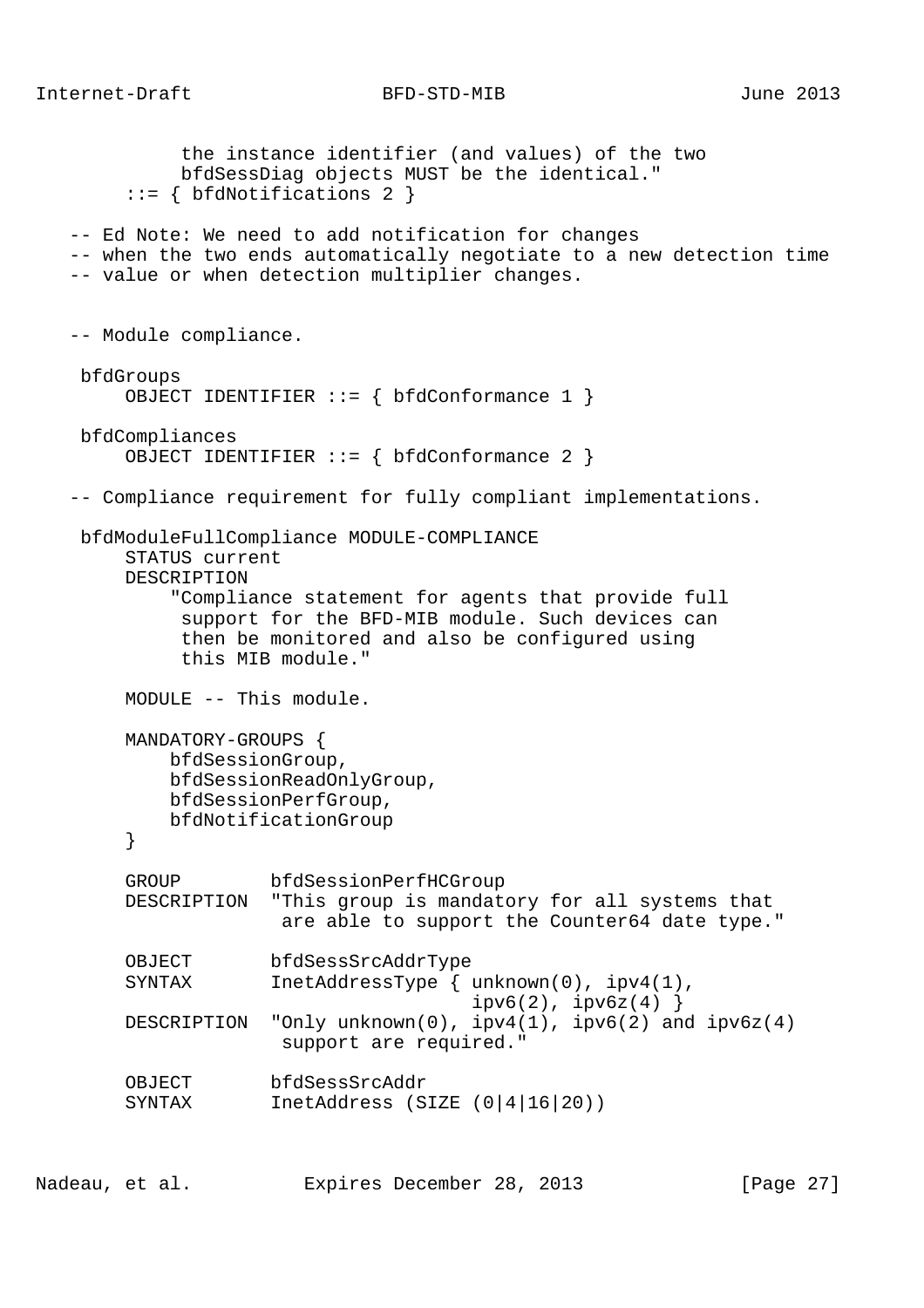DESCRIPTION "An implementation is only required to support  $unknown(0)$ ,  $ipv4(1)$ ,  $ipv6(2)$  and  $ipv6z(4)$  sizes." OBJECT bfdSessDstAddrType SYNTAX InetAddressType { unknown(0), ipv4(1),  $ipv6(2)$ ,  $ipv6z(4)$  } DESCRIPTION "Only unknown(0), ipv4(1), ipv6(2) and ipv6z(4) support are required." OBJECT bfdSessDstAddr<br>SYNTAX InetAddress (S) InetAddress (SIZE  $(0|4|16|20)$ ) DESCRIPTION "An implementation is only required to support unknown(0), ipv4(1), ipv6(2) and ipv6z(4) sizes." OBJECT bfdSessRowStatus SYNTAX RowStatus  $\{$  active(1), notInService(2)  $\}$  WRITE-SYNTAX RowStatus { active(1), notInService(2), createAndGo(4), destroy(6) } DESCRIPTION "Support for createAndWait and notReady is not required." OBJECT bfdSessDiscMapRowStatus SYNTAX RowStatus {  $active(1)$ ,  $notInService(2)$  } WRITE-SYNTAX RowStatus  $\int$  active(1), notInService(2), createAndGo(4), destroy(6) } DESCRIPTION "Support for createAndWait and notReady is not required." OBJECT bfdSessIpMapRowStatus SYNTAX RowStatus {  $active(1)$ ,  $notInService(2)$  } WRITE-SYNTAX RowStatus { active(1), notInService(2), createAndGo(4), destroy(6)  $\}$  DESCRIPTION "Support for createAndWait and notReady is not required."  $::= \{ bfdCompliances 1 \}$  bfdModuleReadOnlyCompliance MODULE-COMPLIANCE STATUS current DESCRIPTION "Compliance requirement for implementations that only provide read-only support for BFD-MIB. Such devices can then be monitored but cannot be configured using this MIB module." MODULE -- This module. MANDATORY-GROUPS {

Nadeau, et al. **Expires December 28, 2013** [Page 28]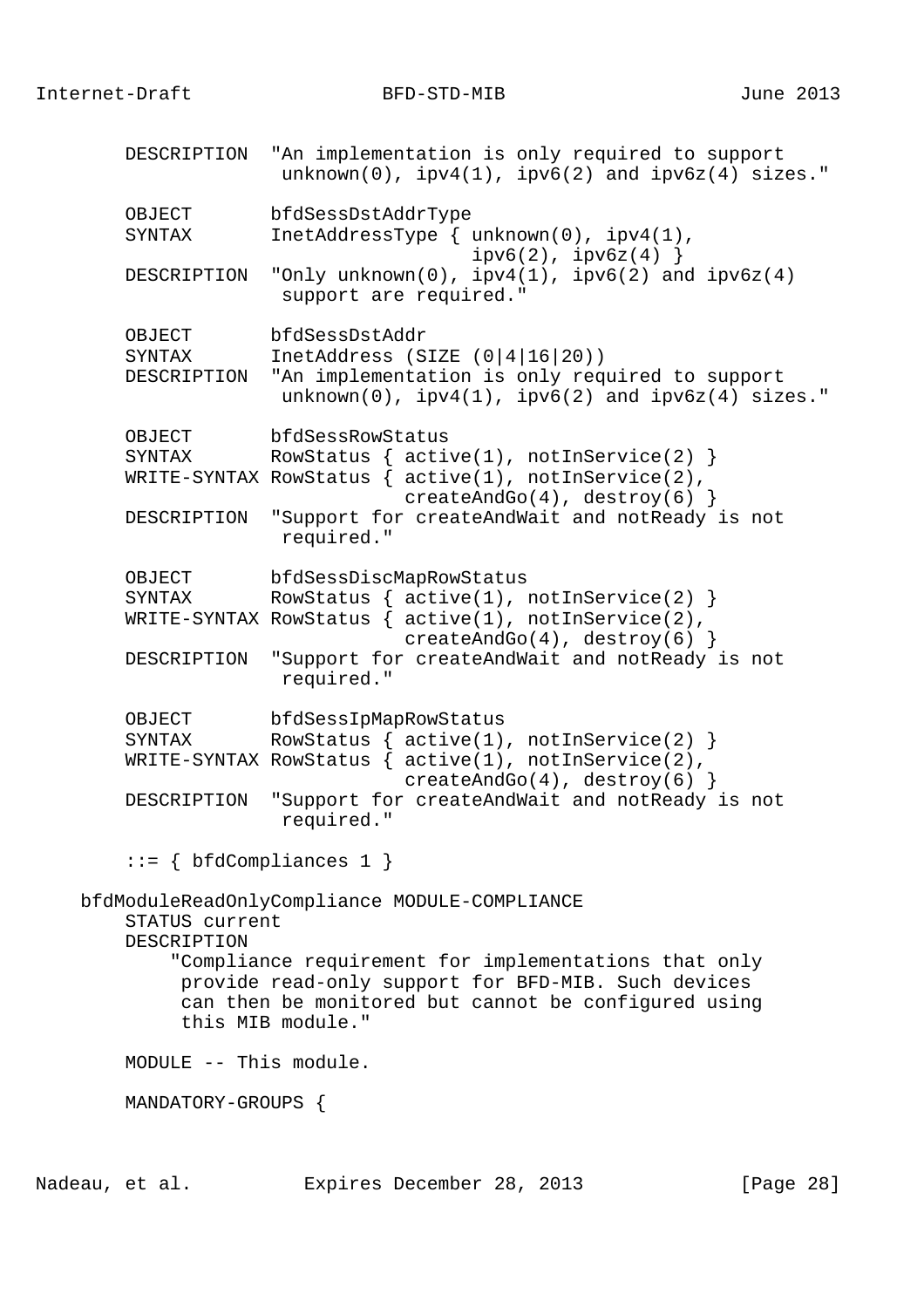```
 bfdSessionGroup,
           bfdSessionReadOnlyGroup,
           bfdSessionPerfGroup,
           bfdNotificationGroup
        }
        GROUP bfdSessionPerfHCGroup
        DESCRIPTION "This group is mandatory for all systems that
                   are able to support the Counter64 date type."
 OBJECT bfdSessVersionNumber
 MIN-ACCESS read-only
        DESCRIPTION "Write access is not required."
        OBJECT bfdSessType
        MIN-ACCESS read-only
        DESCRIPTION "Write access is not required."
        OBJECT bfdSessDiscriminator
        MIN-ACCESS read-only
       DESCRIPTION "Write access is not required."
 OBJECT bfdSessDestinationUdpPort
 MIN-ACCESS read-only
        DESCRIPTION "Write access is not required."
        OBJECT bfdSessSourceUdpPort
        MIN-ACCESS read-only
        DESCRIPTION "Write access is not required."
        OBJECT bfdSessEchoSourceUdpPort
        MIN-ACCESS read-only
        DESCRIPTION "Write access is not required."
 OBJECT bfdSessAdminStatus
 MIN-ACCESS read-only
        DESCRIPTION "Write access is not required."
        OBJECT bfdSessOperMode
        MIN-ACCESS read-only
        DESCRIPTION "Write access is not required."
 OBJECT bfdSessDemandModeDesiredFlag
 MIN-ACCESS read-only
       DESCRIPTION "Write access is not required."
        OBJECT bfdSessControlPlaneIndepFlag
       MIN-ACCESS read-only
```
Nadeau, et al. **Expires December 28, 2013** [Page 29]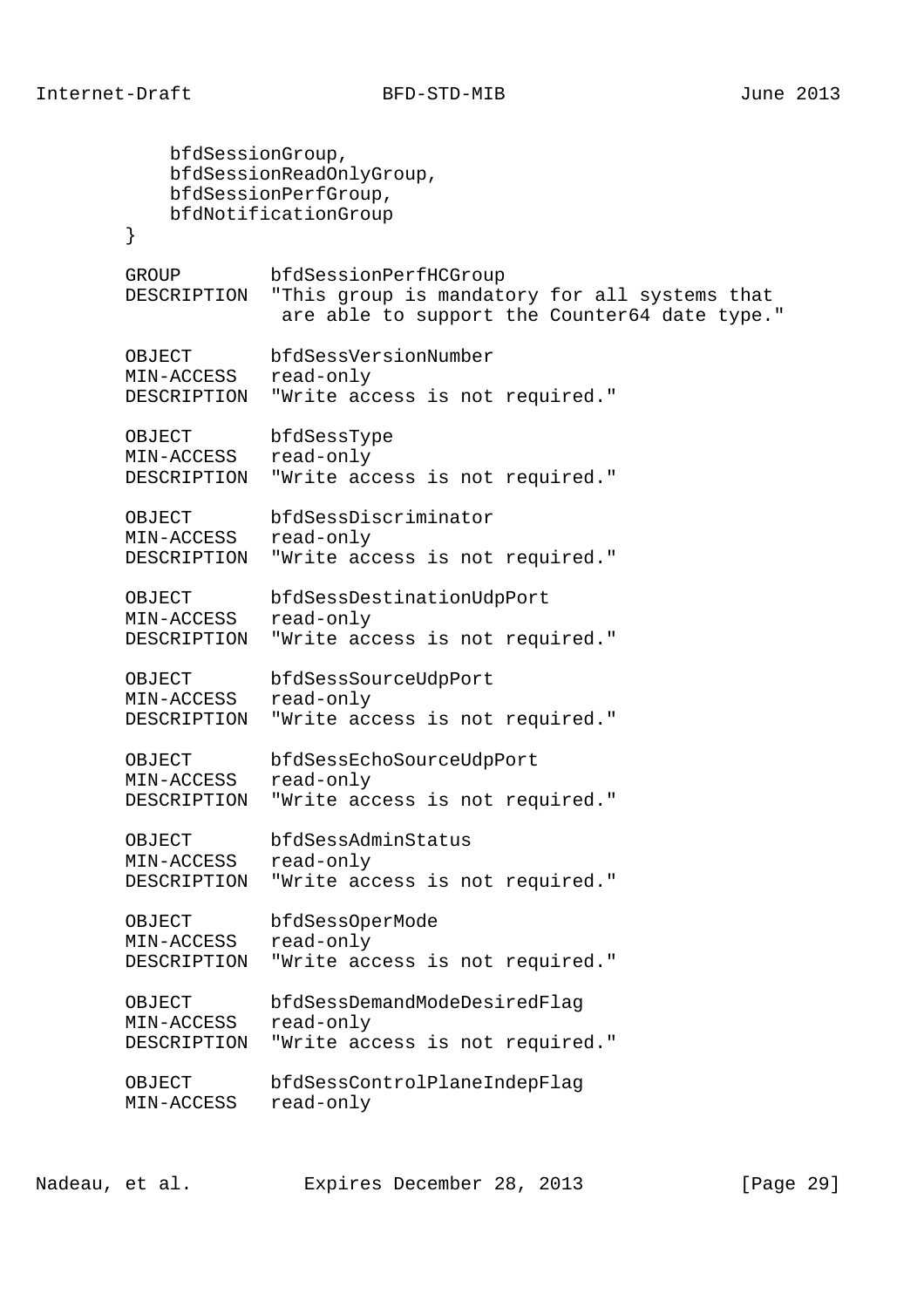Internet-Draft BFD-STD-MIB June 2013

 DESCRIPTION "Write access is not required." OBJECT bfdSessMultipointFlag MIN-ACCESS read-only DESCRIPTION "Write access is not required." OBJECT bfdSessInterface MIN-ACCESS read-only DESCRIPTION "Write access is not required." OBJECT bfdSessSrcAddrType SYNTAX InetAddressType { unknown(0), ipv4(1),  $ipv6(2)$ ,  $ipv6z(4)$  } MIN-ACCESS read-only DESCRIPTION "Only unknown(0),  $ipv4(1)$ ,  $ipv6(2)$  and  $ipv6z(4)$ support are required." OBJECT bfdSessSrcAddr<br>SYNTAX InetAddress (S InetAddress (SIZE  $(0|4|16|20)$ ) MIN-ACCESS read-only DESCRIPTION "An implementation is only required to support  $unknown(0)$ ,  $ipv4(1)$ ,  $ipv6(2)$  and  $ipv6z(4)$  sizes." OBJECT bfdSessDstAddrType SYNTAX InetAddressType { unknown(0), ipv4(1),  $ipv6(2)$ ,  $ipv6z(4)$  } MIN-ACCESS read-only DESCRIPTION "Only unknown(0), ipv4(1), ipv6(2) and ipv6z(4) support are required." OBJECT bfdSessDstAddr SYNTAX InetAddress (SIZE (0|4|16|20)) MIN-ACCESS read-only DESCRIPTION "An implementation is only required to support  $unknown(0)$ ,  $ipv4(1)$ ,  $ipv6(2)$  and  $ipv6z(4)$  sizes." OBJECT bfdSessGTSM MIN-ACCESS read-only DESCRIPTION "Write access is not required." OBJECT bfdSessGTSMTTL MIN-ACCESS read-only DESCRIPTION "Write access is not required." OBJECT bfdSessDesiredMinTxInterval MIN-ACCESS read-only DESCRIPTION "Write access is not required."

Nadeau, et al. **Expires December 28, 2013** [Page 30]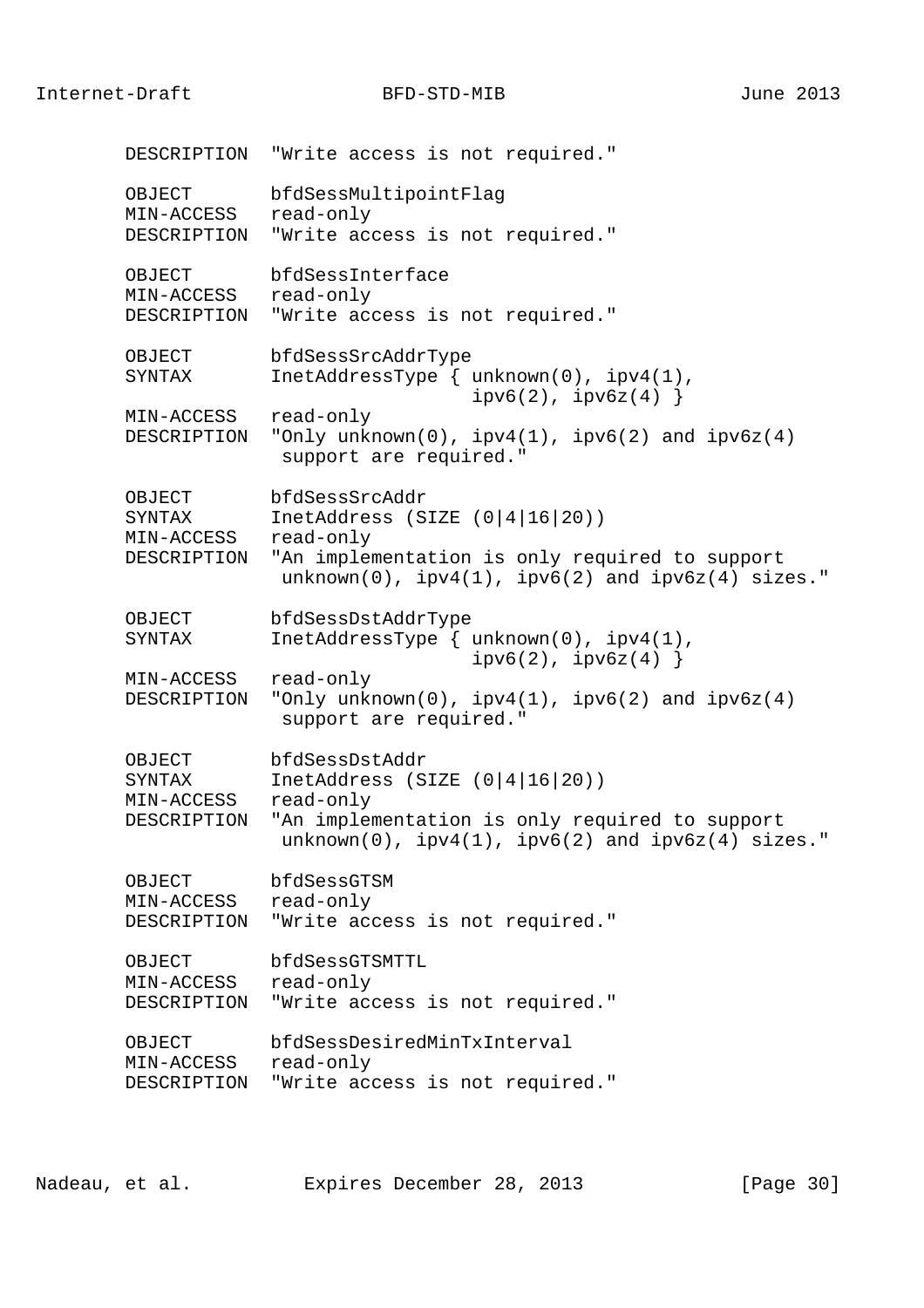OBJECT bfdSessReqMinRxInterval MIN-ACCESS read-only DESCRIPTION "Write access is not required." OBJECT bfdSessReqMinEchoRxInterval MIN-ACCESS read-only DESCRIPTION "Write access is not required." OBJECT bfdSessDetectMult MIN-ACCESS read-only DESCRIPTION "Write access is not required." OBJECT bfdSessAuthPresFlag MIN-ACCESS read-only DESCRIPTION "Write access is not required." OBJECT bfdSessAuthenticationType MIN-ACCESS read-only DESCRIPTION "Write access is not required." OBJECT bfdSessAuthenticationKeyID MIN-ACCESS read-only DESCRIPTION "Write access is not required." OBJECT bfdSessAuthenticationKey MIN-ACCESS read-only DESCRIPTION "Write access is not required." OBJECT bfdSessStorageType MIN-ACCESS read-only DESCRIPTION "Write access is not required." OBJECT bfdSessRowStatus SYNTAX RowStatus { active(1) } MIN-ACCESS read-only DESCRIPTION "Write access is not required." OBJECT bfdSessDiscMapStorageType MIN-ACCESS read-only DESCRIPTION "Write access is not required." OBJECT bfdSessDiscMapRowStatus SYNTAX RowStatus { active(1) } MIN-ACCESS read-only DESCRIPTION "Write access is not required." OBJECT bfdSessIpMapStorageType MIN-ACCESS read-only

Nadeau, et al. Expires December 28, 2013 [Page 31]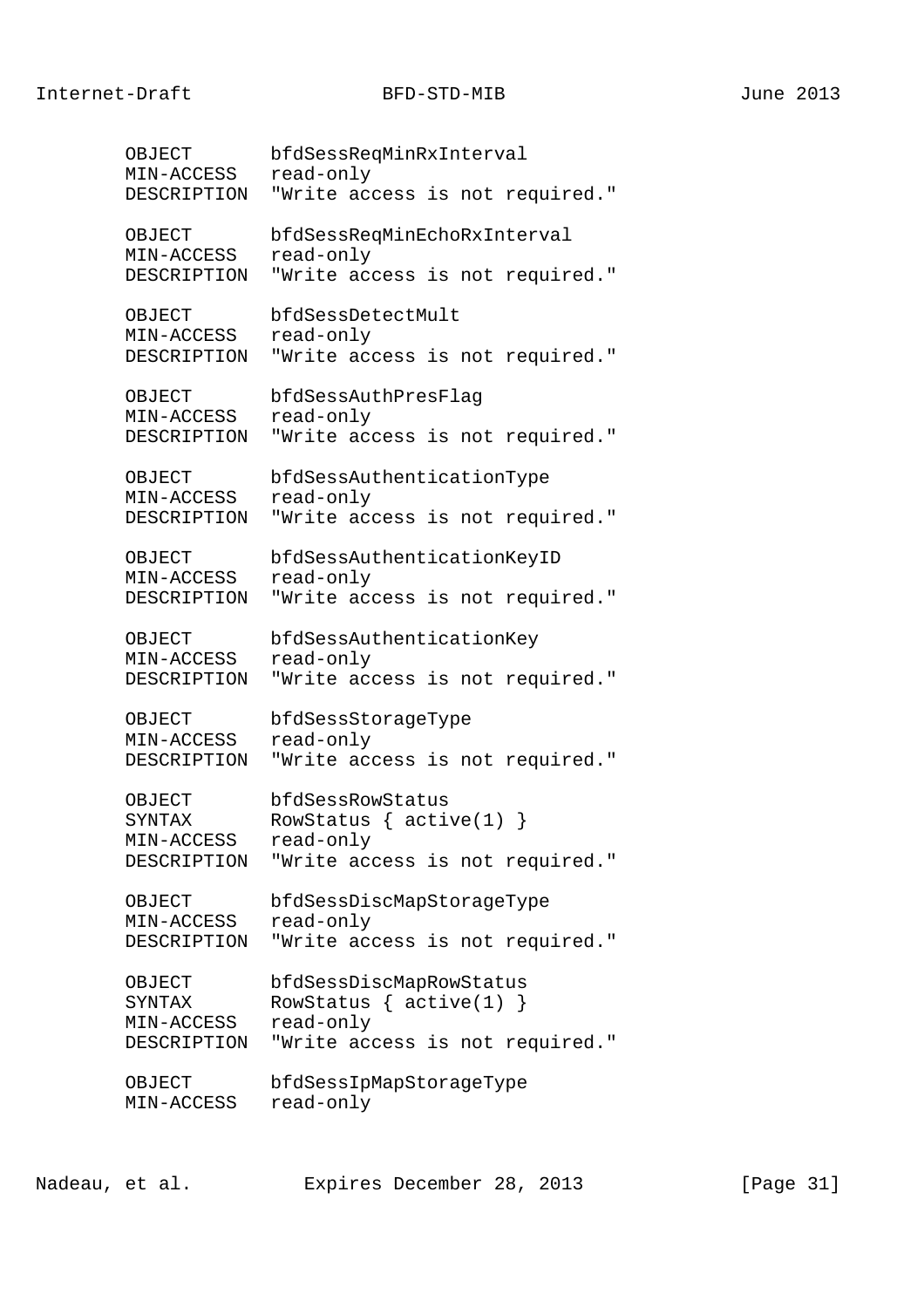```
 DESCRIPTION "Write access is not required."
     OBJECT bfdSessIpMapRowStatus<br>SYNTAX RowStatus { active(1)
                  RowStatus \{ active(1) \} MIN-ACCESS read-only
      DESCRIPTION "Write access is not required."
      ::= { bfdCompliances 2 }
 -- Units of conformance.
 bfdSessionGroup OBJECT-GROUP
      OBJECTS {
          bfdAdminStatus,
          bfdSessNotificationsEnable,
          bfdSessVersionNumber,
          bfdSessType,
          bfdSessDiscriminator,
          bfdSessDestinationUdpPort,
          bfdSessSourceUdpPort,
          bfdSessEchoSourceUdpPort,
          bfdSessAdminStatus,
          bfdSessOperMode,
          bfdSessDemandModeDesiredFlag,
          bfdSessControlPlaneIndepFlag,
          bfdSessMultipointFlag,
          bfdSessInterface,
          bfdSessSrcAddrType,
          bfdSessSrcAddr,
          bfdSessDstAddrType,
          bfdSessDstAddr,
          bfdSessGTSM,
          bfdSessGTSMTTL,
          bfdSessDesiredMinTxInterval,
          bfdSessReqMinRxInterval,
          bfdSessReqMinEchoRxInterval,
          bfdSessDetectMult,
          bfdSessAuthPresFlag,
          bfdSessAuthenticationType,
          bfdSessAuthenticationKeyID,
          bfdSessAuthenticationKey,
          bfdSessStorageType,
          bfdSessRowStatus,
          bfdSessDiscMapStorageType,
          bfdSessDiscMapRowStatus,
          bfdSessIpMapStorageType,
          bfdSessIpMapRowStatus
```
}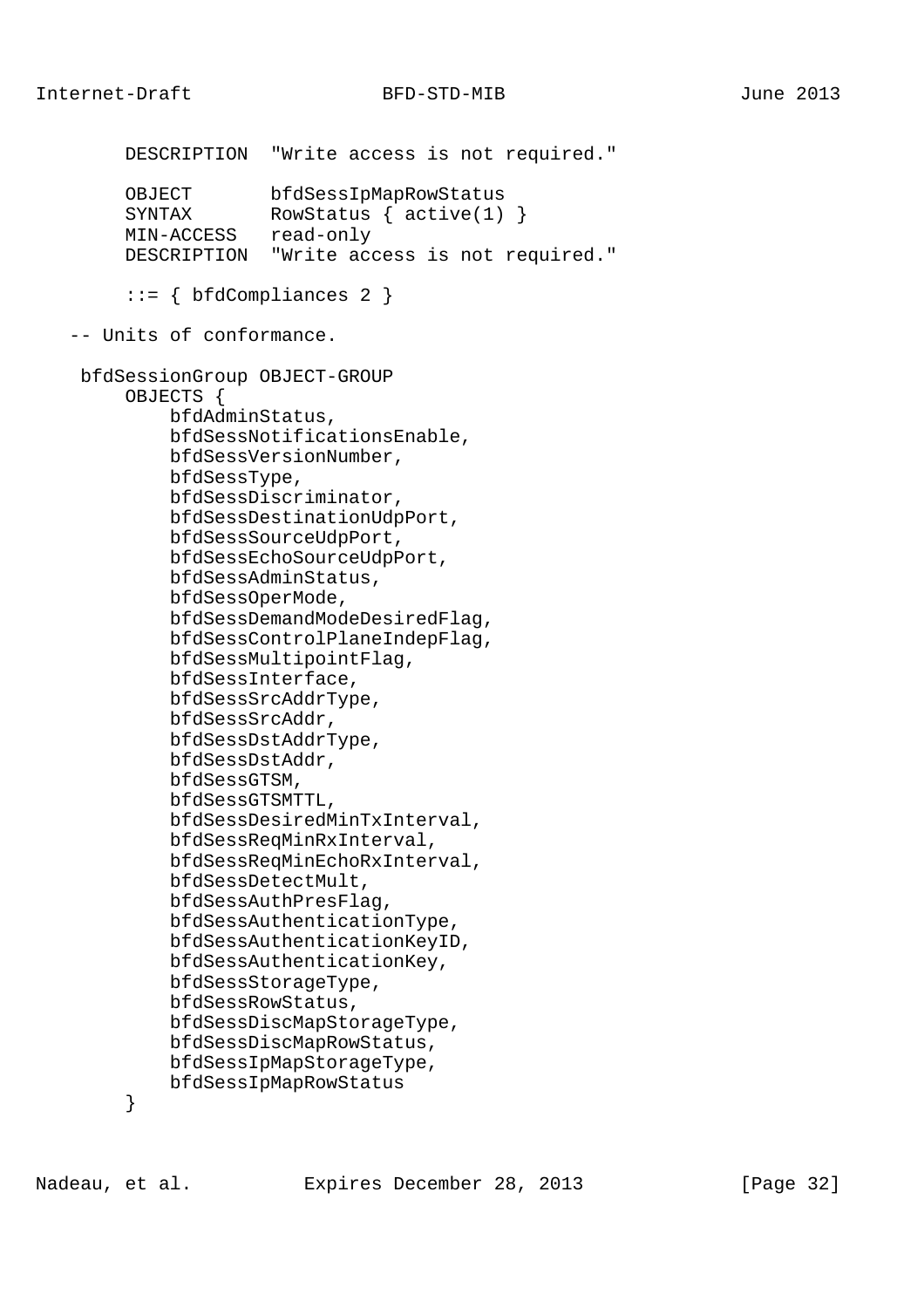```
 STATUS current
         DESCRIPTION
             "Collection of objects needed for BFD sessions."
        ::= \{ \text{bfGrows 1} \} bfdSessionReadOnlyGroup OBJECT-GROUP
         OBJECTS {
             bfdSessRemoteDiscr,
             bfdSessState,
             bfdSessRemoteHeardFlag,
             bfdSessDiag,
             bfdSessNegotiatedInterval,
             bfdSessNegotiatedEchoInterval,
             bfdSessNegotiatedDetectMult,
             bfdSessDiscMapIndex,
             bfdSessIpMapIndex
         }
         STATUS current
         DESCRIPTION
             "Collection of read-only objects needed for BFD sessions."
        ::= \{ \text{bfGrows } 2 \} bfdSessionPerfGroup OBJECT-GROUP
         OBJECTS {
             bfdSessPerfCtrlPktIn,
             bfdSessPerfCtrlPktOut,
             bfdSessPerfCtrlPktDrop,
             bfdSessPerfCtrlPktDropLastTime,
             bfdSessPerfEchoPktIn,
             bfdSessPerfEchoPktOut,
             bfdSessPerfEchoPktDrop,
             bfdSessPerfEchoPktDropLastTime,
             bfdSessUpTime,
             bfdSessPerfLastSessDownTime,
             bfdSessPerfLastCommLostDiag,
             bfdSessPerfSessUpCount,
             bfdSessPerfDiscTime
 }
         STATUS current
         DESCRIPTION
             "Collection of objects needed to monitor the
              performance of BFD sessions."
        ::= \{ \text{bfGrows } 3 \} bfdSessionPerfHCGroup OBJECT-GROUP
         OBJECTS {
             bfdSessPerfCtrlPktInHC,
             bfdSessPerfCtrlPktOutHC,
```
Nadeau, et al. Expires December 28, 2013 [Page 33]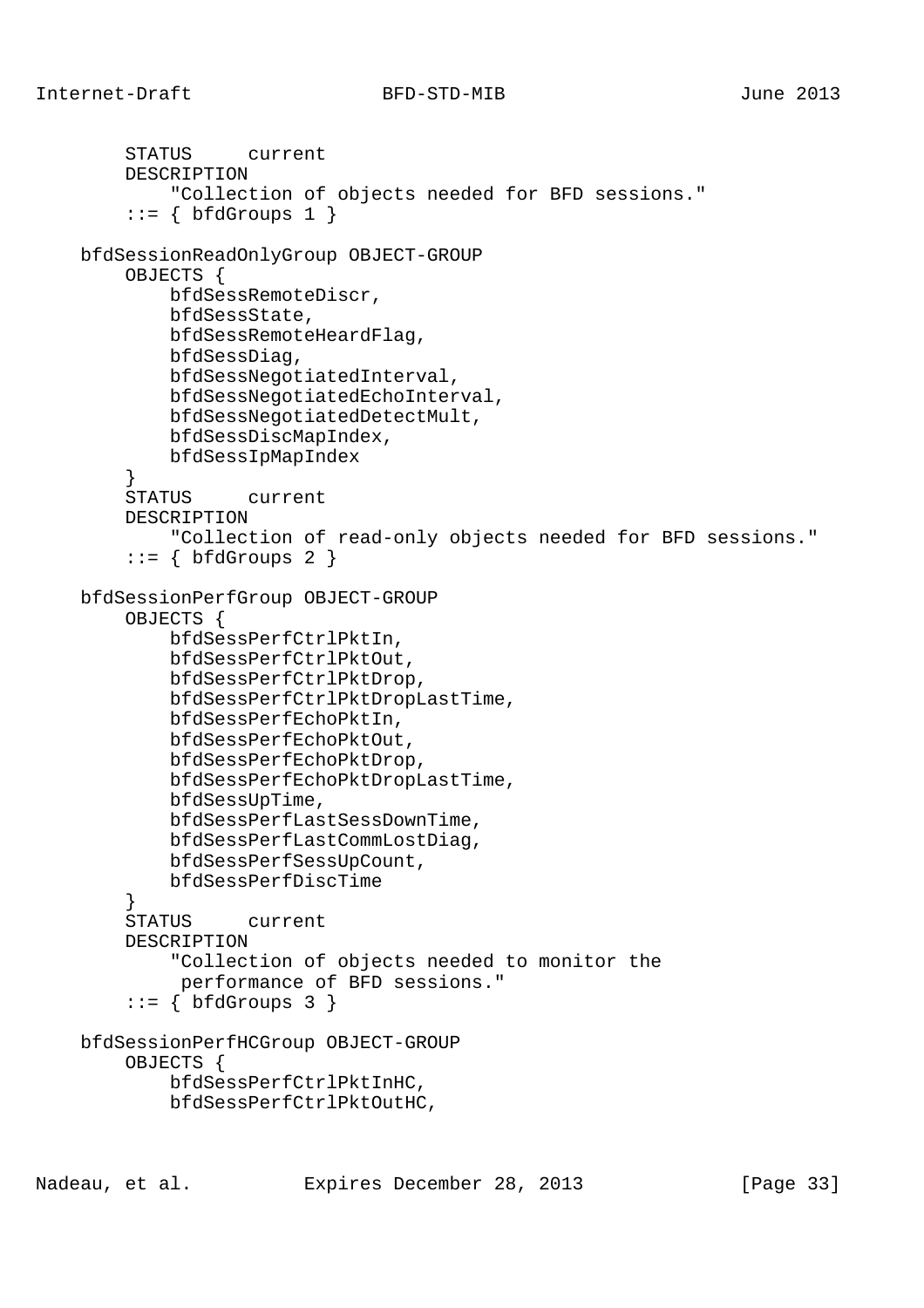```
 bfdSessPerfCtrlPktDropHC,
             bfdSessPerfEchoPktInHC,
             bfdSessPerfEchoPktOutHC,
             bfdSessPerfEchoPktDropHC
         }
         STATUS current
         DESCRIPTION
             "Collection of objects needed to monitor the
             performance of BFD sessions for which the
              values of bfdSessPerfPktIn, bfdSessPerfPktOut
              wrap around too quickly."
        ::= \{ bfdGroups 4 \} bfdNotificationGroup NOTIFICATION-GROUP
        NOTIFICATIONS {
            bfdSessUp,
             bfdSessDown
 }
         STATUS current
         DESCRIPTION
             "Set of notifications implemented in this
             module."
         ::= { bfdGroups 5 }
```
END

6. Security Considerations

 As BFD may be tied into the stability of the network infrastructure (such as routing protocols), the effects of an attack on a BFD session may be very serious. This ultimately has denial-of-service effects, as links may be declared to be down (or falsely declared to be up.) As such, improper manipulation of the objects represented by this MIB may result in denial of service to a large number of end users.

 There are a number of management objects defined in this MIB module with a MAX-ACCESS clause of read-write and/or read-create. Such objects may be considered sensitive or vulnerable in some network environments. The support for SET operations in a non-secure environment without proper protection can have a negative effect on network operations. These are the tables and objects and their sensitivity/vulnerability:

Nadeau, et al. **Expires December 28, 2013** [Page 34]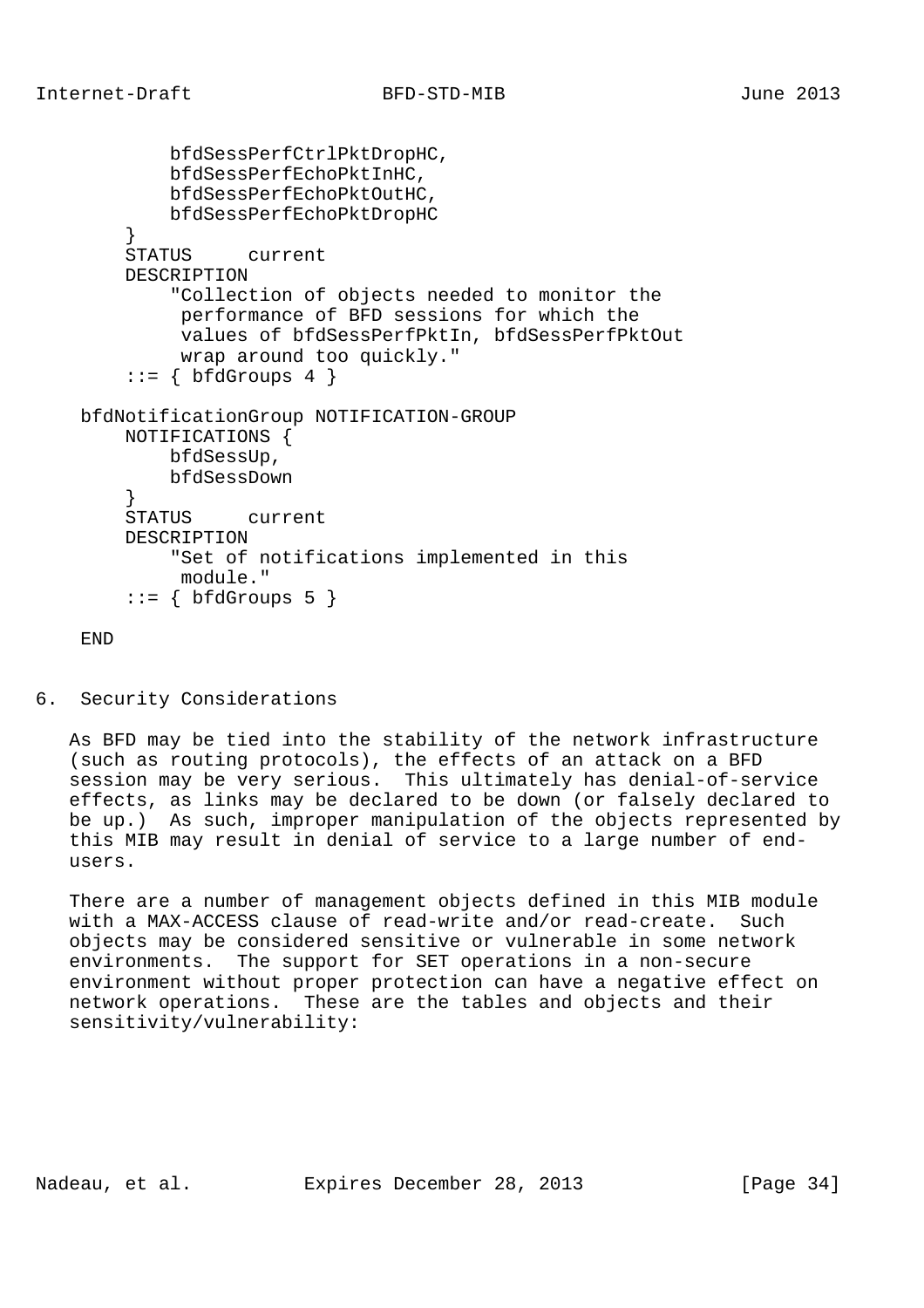- o bfdSessAdminStatus Improper change of bfdSessAdminStatus, from start to stop, can cause significant disruption of the connectivity to those portions of the Internet reached via the applicable remote BFD peer.
- o bfdSessDesiredMinTxInterval, bfdSessReqMinRxInterval, bfdSessReqMinEchoRxInterval, bfdSessDetectMult - Improper change of this object can cause connections to be disrupted for extremely long time periods when otherwise they would be restored in a relatively short period of time.

 There are a number of management objects defined in this MIB module with a MAX-ACCESS clause of read-write and/or read-create. Such objects may be considered sensitive or vulnerable in some network environments. It is thus important to control even GET and/or NOTIFY access to these objects and possibly to even encrypt the values of these objects when sending them over the network via SNMP.

 o The bfdSessTable may be used to directly configure BFD sessions. The bfdSessMapTable can be used indirectly in the same way. Unauthorized access to objects in this table could result in disruption of traffic on the network. This is especially true if an unauthorized user configures enough tables to invoke a denial of service attack on the device where they are configured, or on a remote device where the sessions terminate.

 Some of the readable objects in this MIB module (i.e., objects with a MAX-ACCESS other than not-accessible) may be considered sensitive or vulnerable in some network environments. It is thus important to control even GET and/or NOTIFY access to these objects and possibly to even encrypt the values of these objects when sending them over the network via SNMP. These are the tables and objects and their sensitivity/vulnerability:

 o The bfdSessPerfTable both allows access to the performance characteristics of BFD sessions. Network administrators not wishing to show this information should consider this table sensitive.

 The bfdSessAuthenticationType, bfdSessAuthenticationKeyID, and bfdSessAuthenticationKey objects hold security methods and associated security keys of BFD sessions. These objects SHOULD be considered highly sensitive objects. In order for these sensitive information from being improperly accessed, implementers MAY wish to disallow read and create access to these objects.

 SNMP versions prior to SNMPv3 did not include adequate security. Even if the network itself is secure "for example by using IPSec",

Nadeau, et al. **Expires December 28, 2013** [Page 35]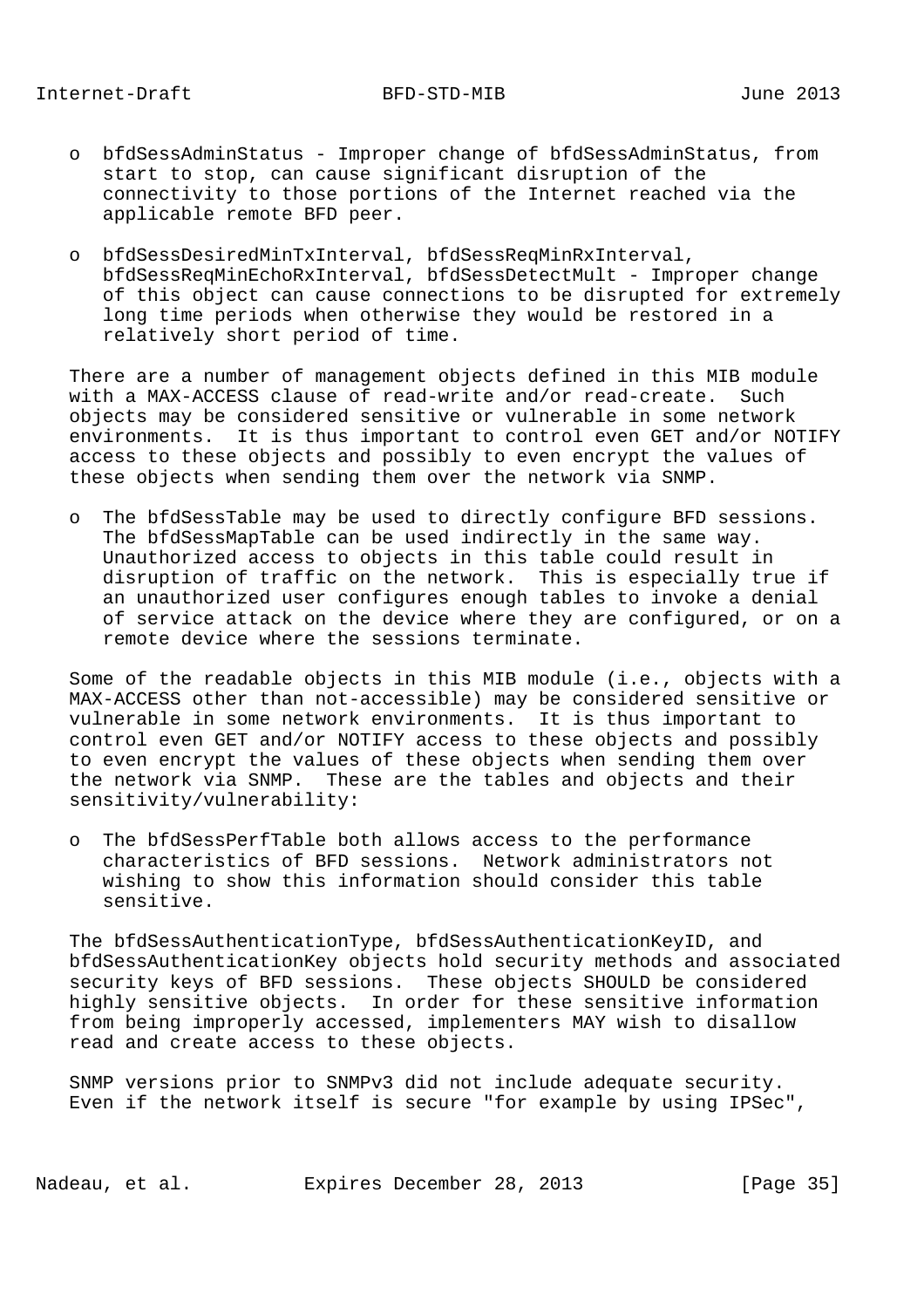even then, there is no control as to who on the secure network is allowed to access and GET/SET "read/change/create/delete" the objects in these MIB modules.

 It is RECOMMENDED that implementers consider the security features as provided by the SNMPv3 framework (see [RFC3410], section 8), including full support for the SNMPv3 cryptographic mechanisms "for authentication and privacy".

 Further, deployment of SNMP versions prior to SNMPv3 is NOT RECOMMENDED. Instead, it is RECOMMENDED to deploy SNMPv3 and to enable cryptographic security. It is then a customer/operator responsibility to ensure that the SNMP entity giving access to an instance of this MIB module, is properly configured to give access to the objects only to those principals "users" that have legitimate rights to indeed GET or SET "change/create/delete" them.

#### 7. IANA Considerations

 The MIB module in this document uses the following IANA-assigned OBJECT IDENTIFIER values recorded in the SMI Numbers registry:

| Descriptor | OBJECT IDENTIFIER value |
|------------|-------------------------|
|            |                         |
| bfdMib     | $\{$ mib-2 XXX $\}$     |

 [Editor's Note (to be removed prior to publication): the IANA is requested to assign a value for "XXX" under the 'mib-2' subtree and to record the assignment in the SMI Numbers registry. When the assignment has been made, the RFC Editor is asked to replace "XXX" (here and in the MIB module) with the assigned value and to remove this note.]

 This document also requests IANA to manage the registry for the BfdDiagTC object.

- 8. References
- 8.1. Normative References
	- [RFC2119] Bradner, S., "Key words for use in RFCs to Indicate Requirement Levels", BCP 14, RFC 2119, March 1997.
	- [RFC2578] McCloghrie, K., Ed., Perkins, D., Ed., and J. Schoenwaelder, Ed., "Structure of Management Information Version 2 (SMIv2)", STD 58, RFC 2578, April 1999.

Nadeau, et al. **Expires December 28, 2013** [Page 36]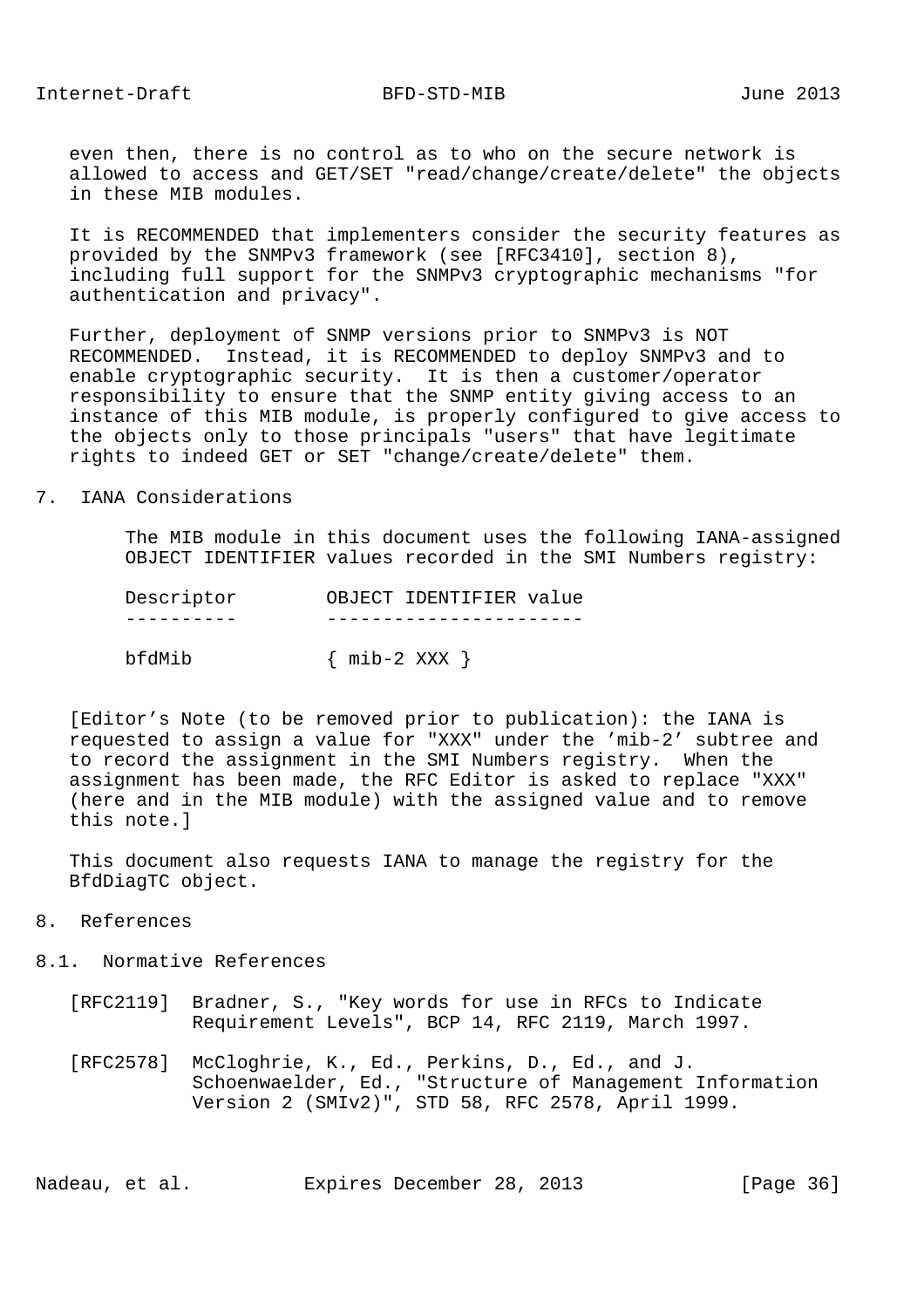- [RFC2579] McCloghrie, K., Ed., Perkins, D., Ed., and J. Schoenwaelder, Ed., "Textual Conventions for SMIv2", STD 58, RFC 2579, April 1999.
- [RFC2580] McCloghrie, K., Perkins, D., and J. Schoenwaelder, "Conformance Statements for SMIv2", STD 58, RFC 2580, April 1999.
- [RFC5880] Katz, D. and D. Ward, "Bidirectional Forwarding Detection (BFD)", RFC 5880, June 2010.
- [RFC5881] Katz, D. and D. Ward, "Bidirectional Forwarding Detection (BFD) for IPv4 and IPv6 (Single Hop)", RFC 5881, June 2010.
- [RFC5883] Katz, D. and D. Ward, "Bidirectional Forwarding Detection (BFD) for Multihop Paths", RFC 5883, June 2010.

 [I-D.ietf-bfd-tc-mib] Nadeau, T., Ali, Z., and N. Akiya, "Definitions of Textual Conventions (TCs) for Bidirectional Forwarding Detection (BFD) Management", draft-ietf-bfd-tc-mib-02 (work in progress), June 2013.

## 8.2. Informative References

- [RFC3410] Case, J., Mundy, R., Partain, D., and B. Stewart, "Introduction and Applicability Statements for Internet- Standard Management Framework", RFC 3410, December 2002.
- [RFC4001] Daniele, M., Haberman, B., Routhier, S., and J. Schoenwaelder, "Textual Conventions for Internet Network Addresses", RFC 4001, February 2005.
- [RFC2863] McCloghrie, K. and F. Kastenholz, "The Interfaces Group MIB", RFC 2863, June 2000.
- [RFC3413] Levi, D., Meyer, P., and B. Stewart, "Simple Network Management Protocol (SNMP) Applications", STD 62, RFC 3413, December 2002.

Appendix A. Acknowledgments

 Authors would like to thank David Ward, Jeffrey Haas, Reshad Rahman, David Toscano, Sylvain Masse, Mark Tooker, and Kiran Koushik Agrahara Sreenivasa for their comments and suggestions.

Nadeau, et al. **Expires December 28, 2013** [Page 37]